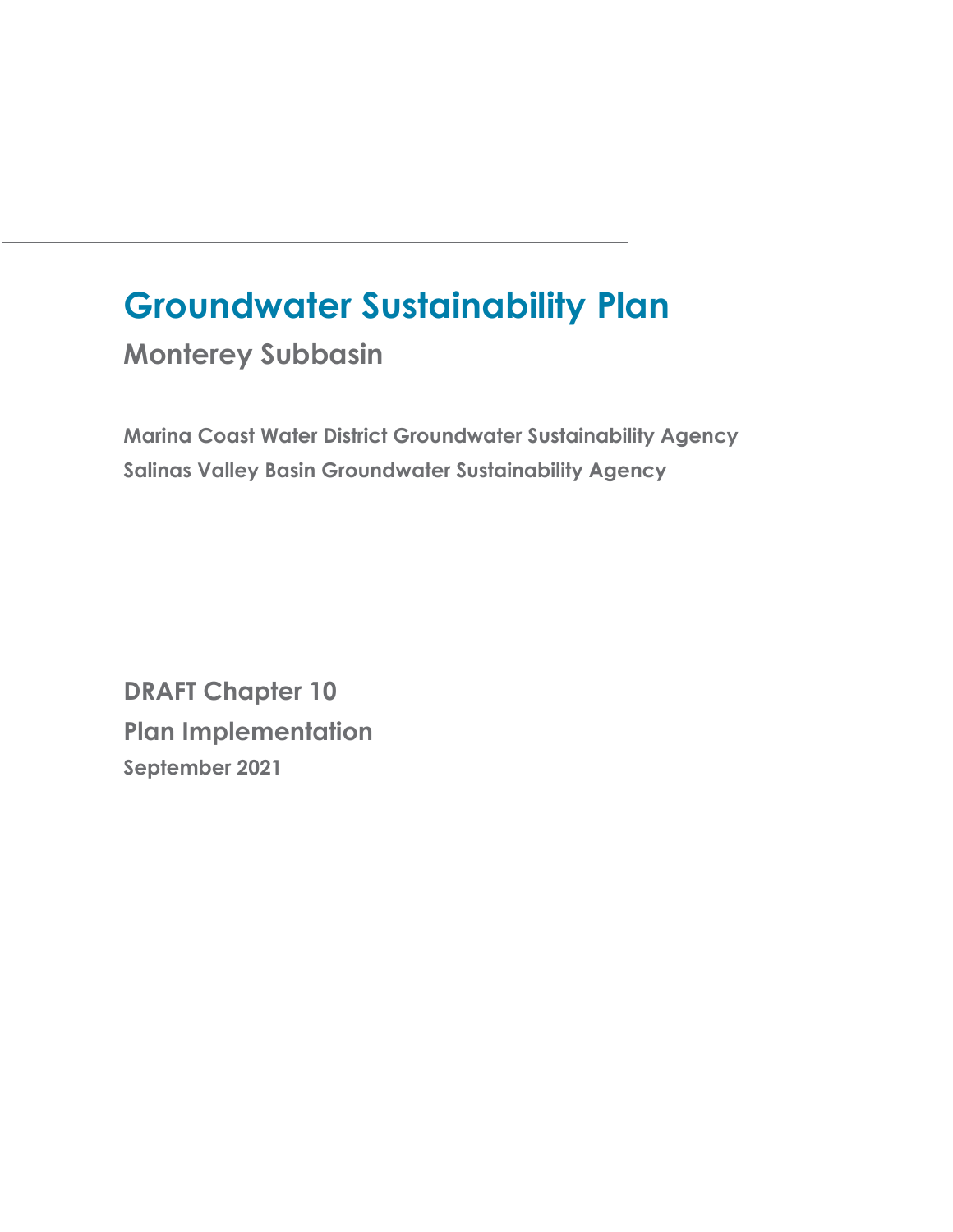| 10 |        |                                                         |  |
|----|--------|---------------------------------------------------------|--|
|    | 10.1   |                                                         |  |
|    | 10.2   |                                                         |  |
|    | 10.2.1 |                                                         |  |
|    | 10.2.2 |                                                         |  |
|    | 10.2.3 |                                                         |  |
|    | 10.2.4 |                                                         |  |
|    | 10.2.5 |                                                         |  |
|    | 10.3   |                                                         |  |
|    | 10.4   |                                                         |  |
|    | 10.5   |                                                         |  |
|    | 10.6   |                                                         |  |
|    | 10.6.1 |                                                         |  |
|    | 10.6.2 |                                                         |  |
|    | 10.6.3 |                                                         |  |
|    | 10.6.4 |                                                         |  |
|    | 10.6.5 |                                                         |  |
|    | 10.6.6 |                                                         |  |
|    | 10.6.7 |                                                         |  |
|    | 10.6.8 |                                                         |  |
|    | 10.7   |                                                         |  |
|    | 10.7.1 | MCWD GSA Start-up Budget and Funding to Meet Costs10-16 |  |
|    | 10.7.2 |                                                         |  |
|    | 10.7.3 |                                                         |  |
|    | 10.8   |                                                         |  |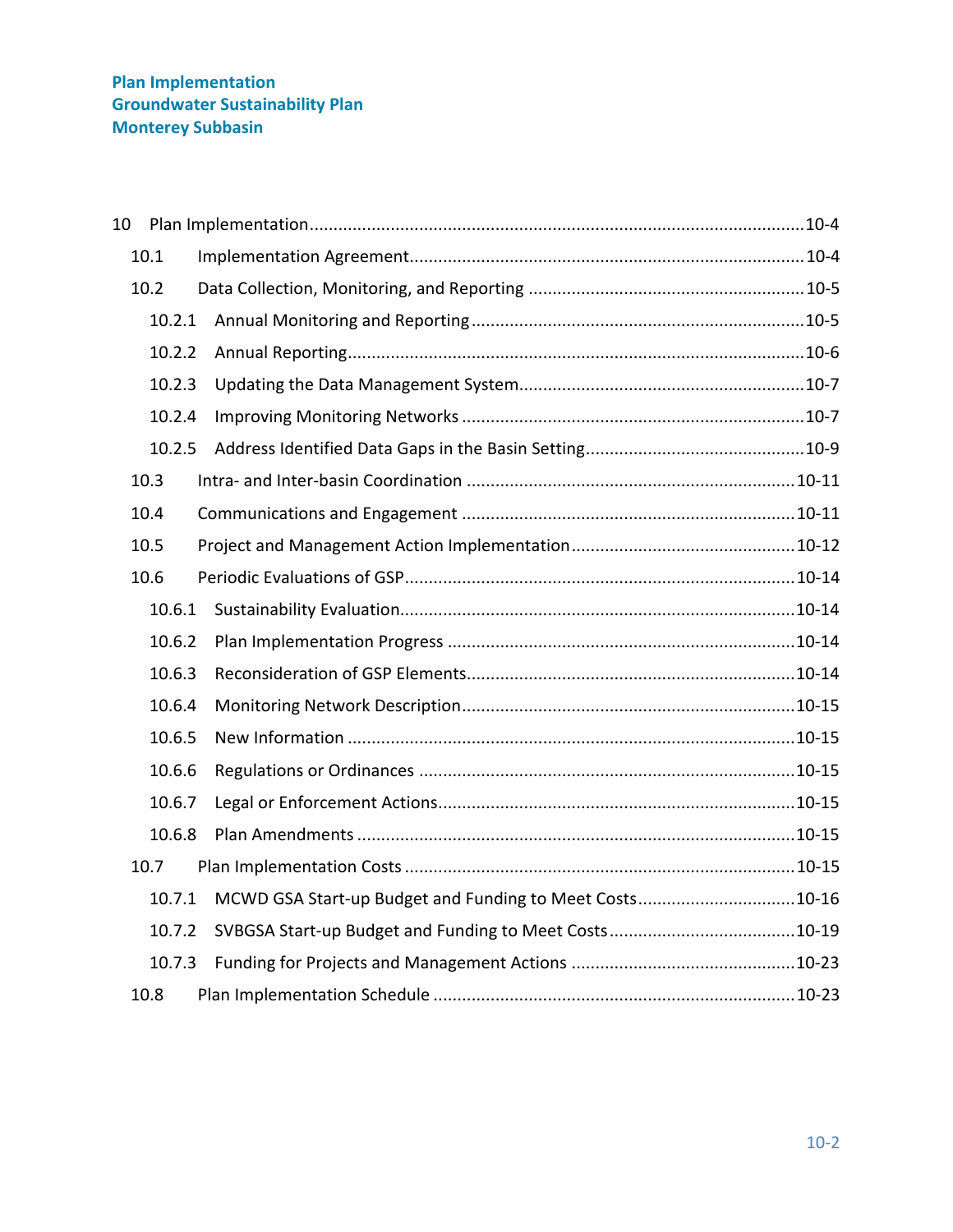#### **List of Tables**

[Table 10-1. MCWD GSA Monterey Subbasin Specific Estimated Planning-Level Costs for First 5](#page-16-0)  [Years of Implementation](#page-16-0)

[Table 10-2. SVBGSA Monterey Subbasin Specific Estimated Planning-Level Costs for First 5 Years](#page-20-0)  [of Implementation](#page-20-0)

#### **List of Figures**

[Figure 10-1. General Schedule During First Five-Years of GSP Implementation](#page-24-0)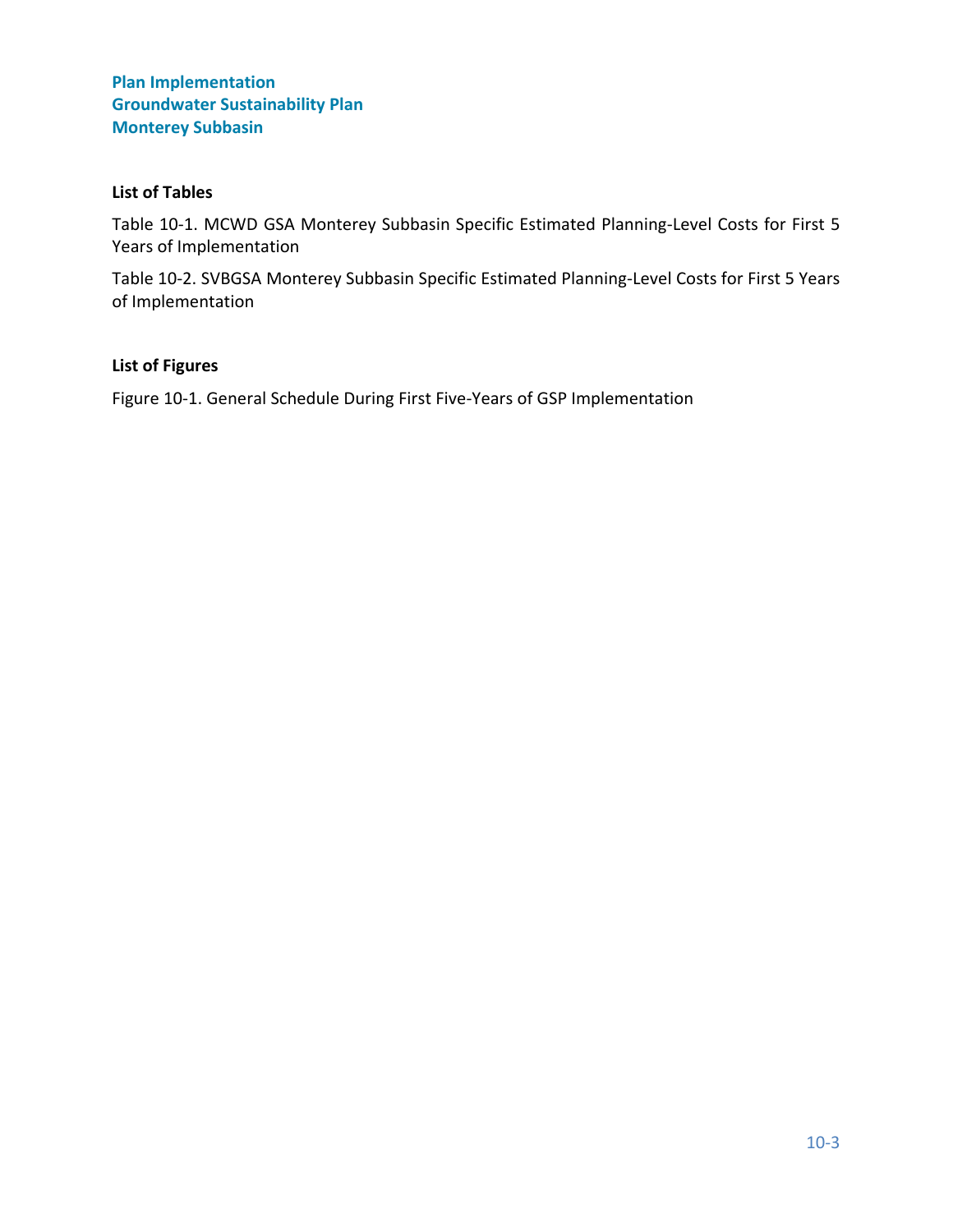## <span id="page-3-0"></span>**10 PLAN IMPLEMENTATION**

This section describes the activities that will be performed by Marina Coast Water District (MCWD) and Salinas Valley Basin Groundwater Sustainability Agency (SVBGSA) as part of Groundwater Sustainability Plan (GSP) implementation within the Monterey Subbasin. The activities described herein focus on the first five years of GSP implementation (i.e., through 2027). Key GSP implementation activities to be undertaken by the Subbasin Groundwater Sustainability Agencies (GSAs) over the next five years include:

- Data collection, monitoring, and reporting;
	- o Annual monitoring and reporting
	- o Updating the Data Management System
	- o Improving monitoring networks
	- o Addressing identified data gaps in the Hydrogeologic Conceptual Model (HCM)
- Conducting intra-basin and inter-basin coordination;
- Continuing communication and stakeholder engagement;
- Conducting periodic evaluations of the GSP;
- Implementing projects and management actions and preparing grant applications; and
- Developing a funding strategy.

Each of these activities is discussed in more detail below. The implementation plan is based on the best data available regarding groundwater conditions in the Subbasin and potential management actions and projects described in Chapter 9. This plan considers management actions defined by the MCWD GSA and SVBGSA in their respective management areas, as well as coordinated management of the subbasin as a whole. The level of understanding regarding subbasin conditions and proposed project and management actions will evolve over time based on future data collection, model development, and input from Subbasin stakeholders.

#### <span id="page-3-1"></span>**10.1 Implementation Agreement**

MCWD GSA and SVBGSA intend to coordinate implementation of the GSP, through the Implementation Agreement. MCWD GSA will implement the GSP within the Marina-Ord Management Area and the SVBGSA will implement the GSP within the Corral de Tierra Management area. These efforts may overlap with regard to regional projects and implementation actions, and in places where management areas are very hydrogeologically linked such as the Reservation Road portion of the Corral de Tierra area.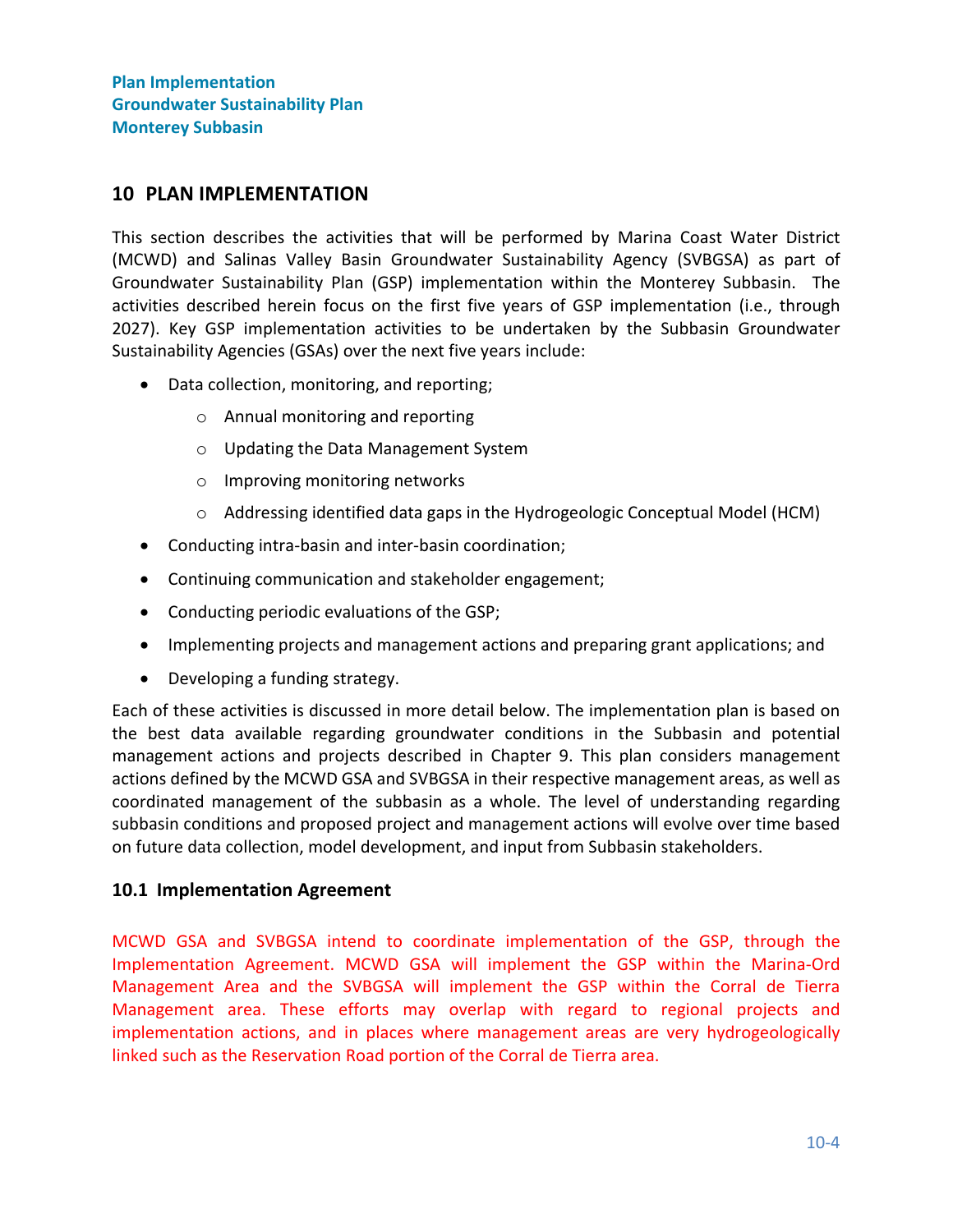# <span id="page-4-0"></span>**10.2 Data Collection, Monitoring, and Reporting**

Successful sustainable groundwater management relies on a foundation of data to support decision making. As such, collection of data within the Subbasin will be a key part of GSP implementation. These data collection efforts include monitoring of each Sustainability Indicator from the Sustainable Groundwater Management Act (SGMA) monitoring network, as well as well as other data and information required for management and reporting under the SGMA, as described below.

Beginning in the first year of GSP implementation, SGMA requires submittal of annual monitoring data and development of an annual report. This annual process tracks groundwater conditions with respect to the Sustainable Management Criteria (SMCs) established in Chapter 8. The GSAs will hire consultant(s), form agreements with agencies, and/or hire staff to implement the monitoring and reporting functions. Monitoring of the six sustainability indicators will begin upon adoption of the GSP. The GSAs will coordinate on monitoring data collection and reporting.

Chapter 7 discusses the SGMA monitoring network, associated Representative Monitoring Sites (RMS) wells, and protocols that will be used in the Subbasin. Those protocols will be followed as part of GSP implementation. Most of the monitoring networks described in Chapter 7 rely on existing monitoring programs, which includes quarterly or monthly monitoring of groundwater elevations and annual monitoring of seawater intrusion indicators (e.g., water quality sampling and geophysical surveying). Where possible, MCWD and SVBGSA will leverage data collection and analysis completed by existing water management agencies (e.g., Monterey County Water Resources Agency (MCWRA), Monterey Peninsula Water Management District (MPWMD), and the U.S. Army<sup>1</sup>) to avoid duplication of efforts.

Data collected will be incorporated into the Subbasin's Data Management System (DMS) and will be used to support Annual Reporting (see Section [10.2.2](#page-5-0) below). Furthermore, monitoring results will be evaluated against applicable Sustainable Management Criteria (SMCs; i.e. undesirable results, minimum thresholds, and measurable objectives) to support groundwater management decisions on management actions and projects in the subbasin.

## <span id="page-4-1"></span>**10.2.1 Annual Monitoring and Reporting**

The GSAs anticipate that within the first five years of GSP implementation (i.e., in the 2022 to 2027 timeframe), the following monitoring related efforts will be performed:

 $1$  It is anticipated that groundwater monitoring will continue to be conducted by the U.S. Army within the former Fort Ord for the near future. MCWD plans to obtain ownership of RWS wells and potential additional wells for continued monitoring once the Army's remediation efforts terminate.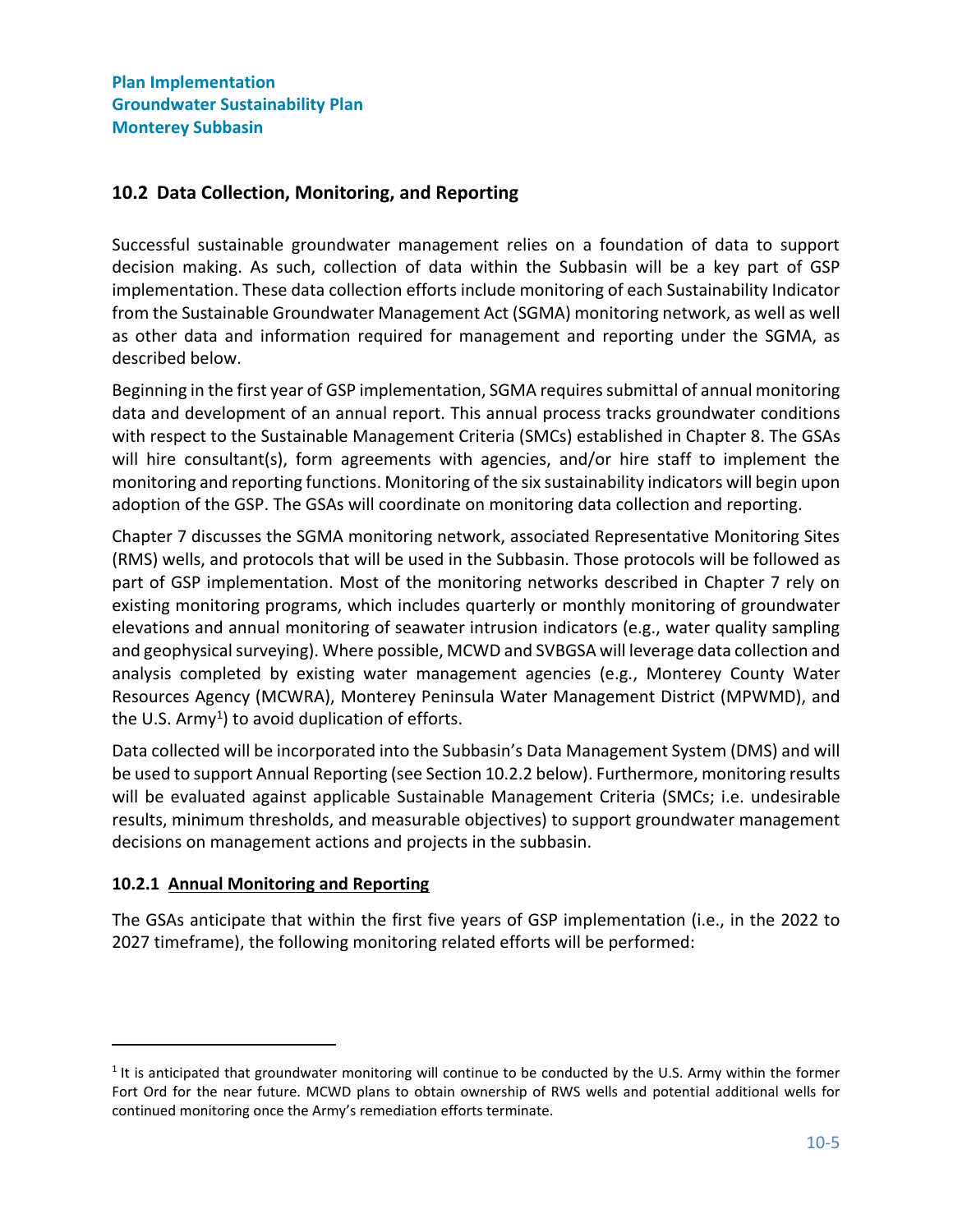- Collection and/or compilation of water level data at least on a quarterly basis at groundwater elevation RMS wells, with the potential for monitoring of additional well site(s);
- Collection and/or compilation of water quality data at least on an annual basis at seawater intrusion RMS wells, with the potential for monitoring of additional well site(s);
- Water quality data compilation from the State Water Resources Control Board's (SWRCB) GeoTracker Groundwater Ambient Monitoring and Assessment (GAMA) groundwater information system for Division of Drinking Water (DDW) and Irrigated Lands Regulatory Program (ILRP) wells;
- InSAR data compilation from the California Department of Water Resources (DWR) SGMA Data View to assess land subsidence;
- Collection and/or compilation of quarterly water level data at the shallow RMS wells for interconnected surface waters to inform groundwater conditions near groundwater dependent ecosystems (GDEs);
- Quality assurance and quality control (QA/QC) checks;
- Data Management System (DMS) importation; and
- Data gap filling as it pertains to the monitoring network (see Section [10.2.5](#page-8-0) below).

## <span id="page-5-0"></span>**10.2.2 Annual Reporting**

SGMA requires completion of annual reports to document Subbasin conditions relative to the SMC presented in Chapter 8. Starting on April 1, 2022, MCWD and SVBGSA will submit annual reports for the Monterey Subbasin to DWR and make them publicly available. The purpose of the reports is to provide monitoring, groundwater extraction, and total water use data to DWR, compare monitoring data to the SMCs, and adaptively manage actions and projects implemented to achieve sustainability.

Chapter 7 outlines the data collected through the monitoring programs that will be used to complete annual reports. Where possible, the GSAs will leverage data collection and analysis completed by MCWRA to avoid duplication of efforts.

Annual reports will include, but not be limited to, the following:

- Groundwater elevation contour maps for both Spring and Fall conditions;
- Hydrographs of groundwater elevations in the groundwater elevation and interconnected surface water RMS wells;
- Seawater intrusion isocontour maps drawn using data collected in seawater intrusion RMS wells;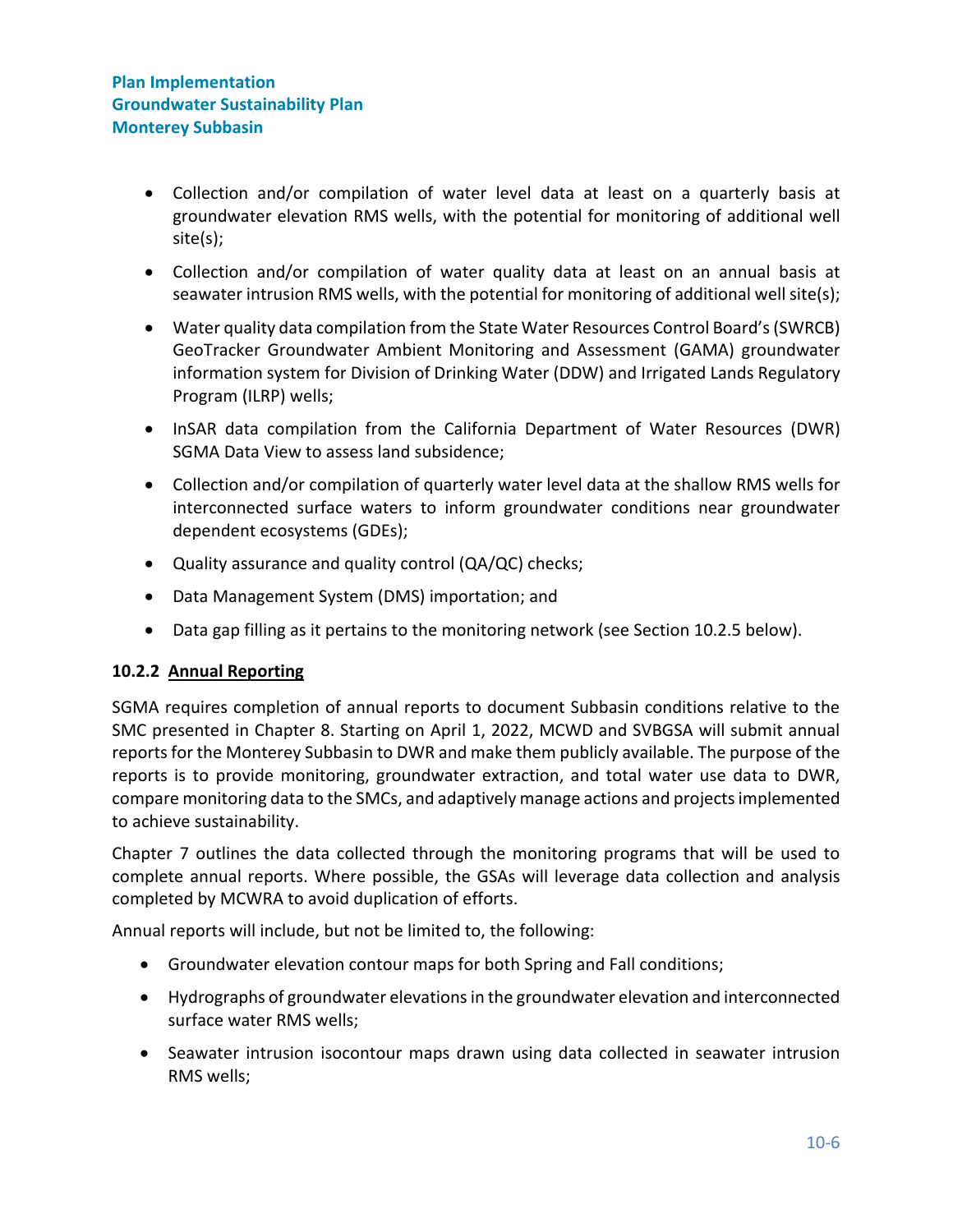- Annual change in subsidence maps based on InSAR data;
- Annual groundwater extraction volumes by water use sector for the entire Basin, an explanation as to how groundwater extraction volumes were estimated, an accounting of accuracy, and an explanation as to how accuracy was determined;
- Estimates of annual change in groundwater storage. The Monterey Subbasin Groundwater Model will be updated to include new groundwater elevation data, groundwater extraction volumes, and hydrology datasets (i.e., precipitation and evapotranspiration) to estimate the annual change in groundwater storage.

## <span id="page-6-0"></span>**10.2.3 Updating the Data Management System**

The MCWD and SVBGSA have developed a DMS that is used to store, review, and upload data collected from the monitoring programs outlined above, as described in Chapter 7. A web application that reports these data is available on the SVBGSA's website for stakeholders to view. The DMS will be updated as new information is collected for annual reports, developed as part of GSP implementation, and provided by stakeholders. New data that will be added to the DMS includes, but is not limited to, the following:

- Water level data at groundwater elevation RMS wells and other potential additional monitoring well site(s);
- Groundwater water quality data at seawater intrusion RMS wells and other potential additional monitoring well site(s);
- Groundwater water quality data from the SWRCB's GeoTracker GAMA groundwater information system for DDW and ILRP wells;
- InSAR data from the DWR SGMA Data View, which will be used to assess land subsidence; and
- Water level data at shallow RMS wells for interconnected surface waters to inform groundwater conditions near groundwater dependent ecosystems (GDEs).

#### <span id="page-6-1"></span>**10.2.4 Improving Monitoring Networks**

As discussed in Chapter 7, data gaps have been identified in the groundwater elevation, seawater intrusion, and interconnected surface water monitoring networks.

#### *10.2.4.1 Groundwater Elevations*

Chapter 7 identifies spatial data gaps in the groundwater level monitoring network in both the Marina-Ord Area and the Corral de Tierra area as shown on Figures 7-7 through 7-9.

In the Marina-Ord Area, additional groundwater elevation monitoring is necessary near the ocean and subject to seawater intrusion, particularly along the central coastline in the 400-Foot and Deep Aquifers. As a first phase, MCWD plans to install two 400-Foot Aquifer monitoring wells and one Deep Aquifer monitoring well in this area to fill this data gap.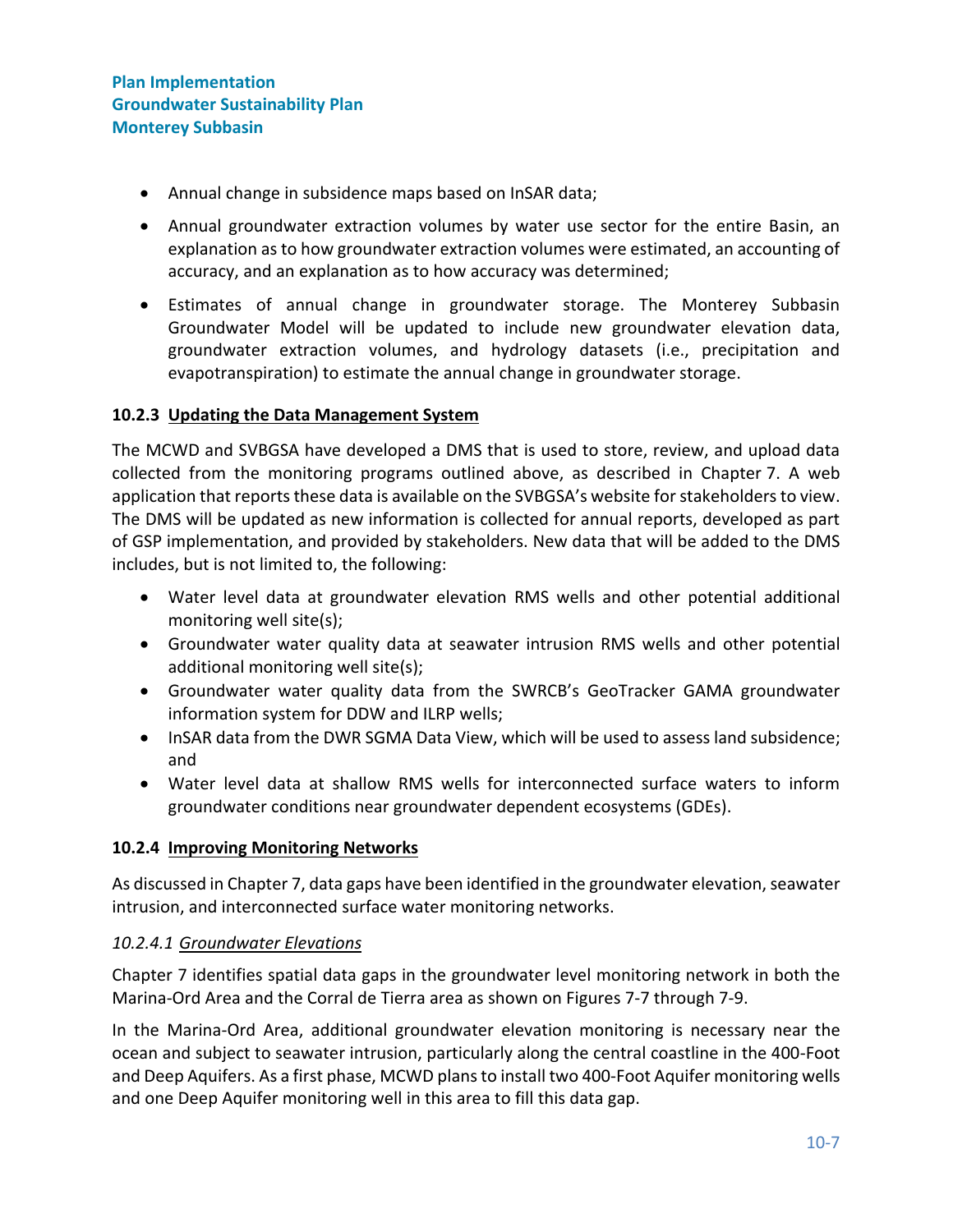In the Corral de Tierra Area, additional groundwater monitoring is needed near areas where substantial groundwater withdrawals occur in the upper El Toro Creek area. There are three general data gaps in the groundwater level monitoring network shown on Figure 7-9 that would require at least three new monitoring wells to fill. If possible, SVBGSA will first incorporate existing wells into the monitoring network to fill this data gap. SVBGSA will contact well owners to gain permission and secure access agreements to incorporate their wells into the groundwater elevation monitoring network. All existing wells that are candidates for incorporation into the monitoring network will be inspected to (a) ensure they are adequate for monitoring, and (b) determine depth, perforated intervals, and assign an aquifer designation. If an existing well cannot be identified to fill a data gap or permission to use data from an existing well cannot be secured, then a new monitoring well will be drilled and added to the monitoring network. The GSAs will obtain required permits and access agreements before drilling new wells. The GSAs will retain the services of licensed geologists or engineers and qualified drilling companies for drilling new wells. To the extent possible, grant funds and technical assistance support services through DWR or other entities will be used for installation of new wells. Once drilled, the new wells will be tested as necessary and equipped with dedicated data loggers for monitoring. All new monitoring wells identified as RMS locations will be added to MCWRA's monitoring network for continuity and consistency in data collection.

Additionally, the SVBGSA is coordinating closely with MCWRA to expand and enhance the Groundwater Extraction Management System (GEMS) network as detailed in Chapter 9. Expanding the GEMS network will add more wells into the monitoring network, and potentially fill in currently identified data gaps.

## *10.2.4.2 Seawater Intrusion*

Spatial data gaps within the seawater intrusion monitoring network in the Marina-Ord Area are located in the same general area as the data gaps identified within the groundwater elevation network. Therefore, the aforementioned new monitoring wells to be constructed in the Marina-Ord Area will be monitored for both groundwater elevation and seawater intrusion.

## *10.2.4.3 Interconnected Surface Water (ISW)*

Depletion of interconnected surface water will be monitored through shallow wells adjacent to locations of interconnected surface water. There is no entity that currently monitors ISW within the Corral de Tierra Area and no existing shallow wells that can be added to the ISW monitoring network. Thus, SVBGSA plans to install a new shallow well where preliminary model results indicate there is interconnected surface water as shown in Figure 8-8. The ISW monitoring wells will be incorporated into MCWRA's existing monitoring network and MCWRA will make these data available to SVBGSA. A monitoring well will be paired with USGS stream gauges to evaluate groundwater gradient and effects of groundwater levels on surface water depletion. These wells will be added to MCWRA's groundwater elevation monitoring programs. This information will also help determine the extent of interconnection.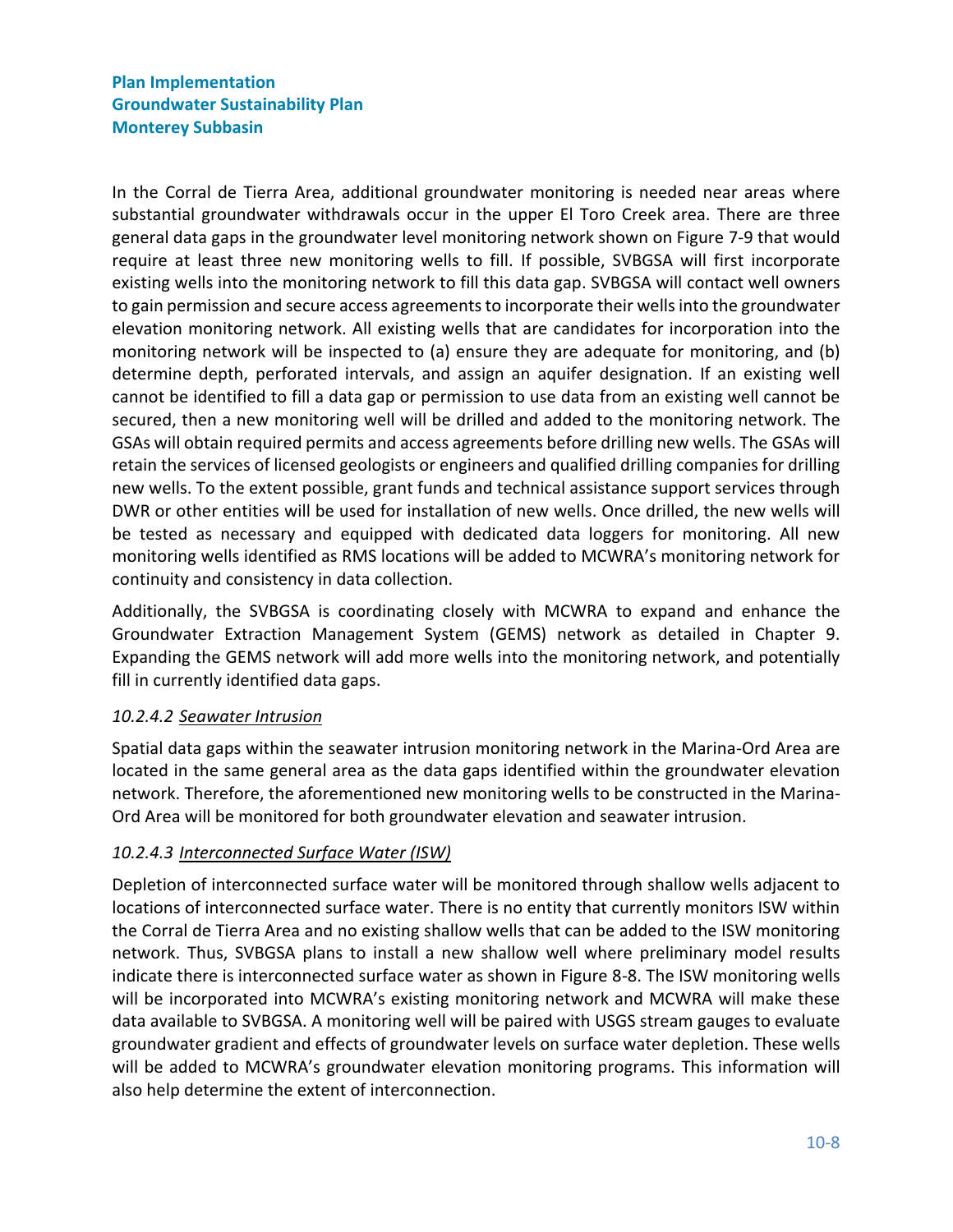#### *10.2.4.4 Groundwater Extraction Information*

Accurate extraction data is necessary to meet SGMA requirements for reporting annual groundwater extractions within the subbasin. The area encompassed by the current GEMS includes Zones 2, 2A, and 2B; and provides sufficient coverage of the Marina-Ord management area. However, the GSAs and MCWRA will work together to potentially improve the existing GEMS Program outside of these areas as outlined in Chapter 9.

As described in Chapter 9, accurate extraction data is necessary to meet SGMA requirements to manage groundwater extractions within the Subbasin's sustainable yield.

The existing publicly reported data from water systems within the Corral de Tierra area will continue to be used until the GEMs program can be expanded, or more small systems and private wells can be included in extraction monitoring programs.

## *10.2.4.5 Inter-basin Monitoring Programs*

Beyond filling data gaps in the SGMA monitoring network, the Subbasin GSAs will support monitoring network improvement efforts within the adjacent 180/400-Foot Aquifer and Seaside Subbasins. Although monitoring wells outside the Monterey Subbasin cannot be included in the Subbasin's monitoring network and evaluated against SMCs, data collected from these adjacent Subbasins will inform groundwater elevation and seawater intrusion analyses in Annual Reports and Periodic GSP Updates, as well as multi-basin planning of projects and management actions.

Within the Seaside Subbasin, the Watermaster is proposing to replace monitoring well FO-09 Shallow where casing leakage has been identified. The monitoring well is located near the coastline just south of the Seaside-Monterey Subbasin boundary. It is used to (a) monitor groundwater levels relative to seawater intrusion protective groundwater elevations and (b) monitor chloride concentrations in groundwater to detect occurrences of seawater intrusion into both Subbasins. MCWD GSA recognizes the importance of monitoring at this location and is in discussions to participate in a cost-share arrangement to destroy and replace this well per request of the Seaside Watermaster. The Subbasin GSAs will continue to evaluate and partner to improve monitoring in adjacent Subbasins to the extent that such efforts benefit multi-basin groundwater management.

#### <span id="page-8-0"></span>**10.2.5 Address Identified Data Gaps in the Basin Setting**

MCWD GSA and SVBGSA will prioritize and begin to fill the key data gaps identified in this GSP related to the hydrogeological conceptual model, groundwater conditions, water budgets (numerical modeling), among other things. Filling these data gaps would allow the GSAs to improve understanding of the basin setting and thus, the characterization of the Subbasin and the principal aquifers. Earlier chapters of this GSP have identified the following data gaps: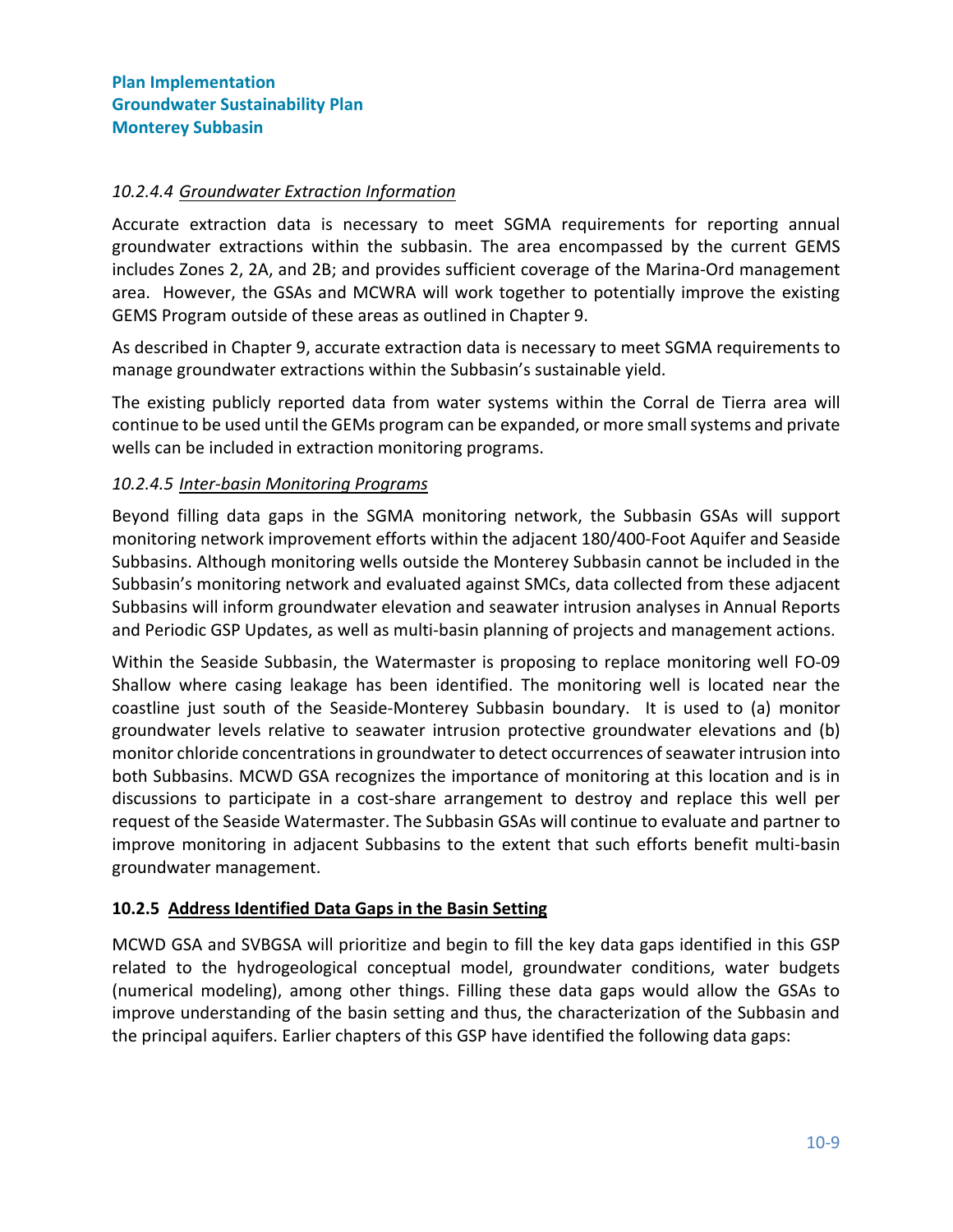- Location and magnitude of recharge to the Deep Aquifers, including the connectivity with the ocean, adjacent Subbasins, upper principal aquifers, and current and potential seawater intrusion;
- Limited subsurface information in the southern Marina-Ord Area, including groundwater elevation and water quality data to characterize the extent of groundwater elevation decline and seawater intrusion near MPWMD#FO-10 and MPWMD#FO-11;
- Limited subsurface information in the Corral de Tierra Area along the 180/400-Foot Aquifer Subbasin boundary;
- Limited subsurface information in the eastern Fort Ord hills area to characterize the hydrostratigraphy and the connectivity between Marina-Ord Area and the Corral de Tierra Area principal aquifers;
- Location of seawater intrusion between the front and MCWD production wells. As discussed in Section 5.3.3, no additional total dissolved solids (TDS) measurements exist between MCWD production well MCWD-30 and the cluster of wells located northwest of MCWD's production wells, where TDS concentrations exceed 10,000 mg/L.

During the first five years of GSP implementation, the GSAs will prioritize and fill key data gaps that have been identified, including:

- Installation of new 400-Foot Aquifer and Deep Aquifers monitoring wells in the southern Marina-Ord Area. A geochemical analysis and coring of the deep aquifer may be conducted concurrently with construction of the new deep monitoring well to better characterize these two aquifers and their connectivity with the Seaside Subbasin.
- Implementation of the multi-party Deep Aquifers Investigation, which will be managed by SVBGSA. As described in Section 9.5.2, the primary tasks of the study include describing the hydrogeology and extents of the multi-subbasin Deep Aquifers, completing a water budget, and initiating a Deep Aquifers monitoring program.
- Establishment of an annual induction logging program of Deep Aquifers monitoring well clusters. There are currently five monitoring well clusters within the Subbasin. Induction logging provides an effective way to profile water quality changes and signs of vertical migration of seawater intrusion into the Deep Aquifer.
- Installation of monitoring wells in the Corral de Tierra Area along the 180/400-Foot Aquifer Subbasin boundary, in northern portion along Highway 68 north of the USGS gauge, and along boundary with the Seaside Subbasin. Data from these monitoring wells will better characterize inter-basin flows and help refine the basin's water budget.
- Conducting pumping tests in the aforementioned areas to collect aquifer property information and refine groundwater modeling efforts.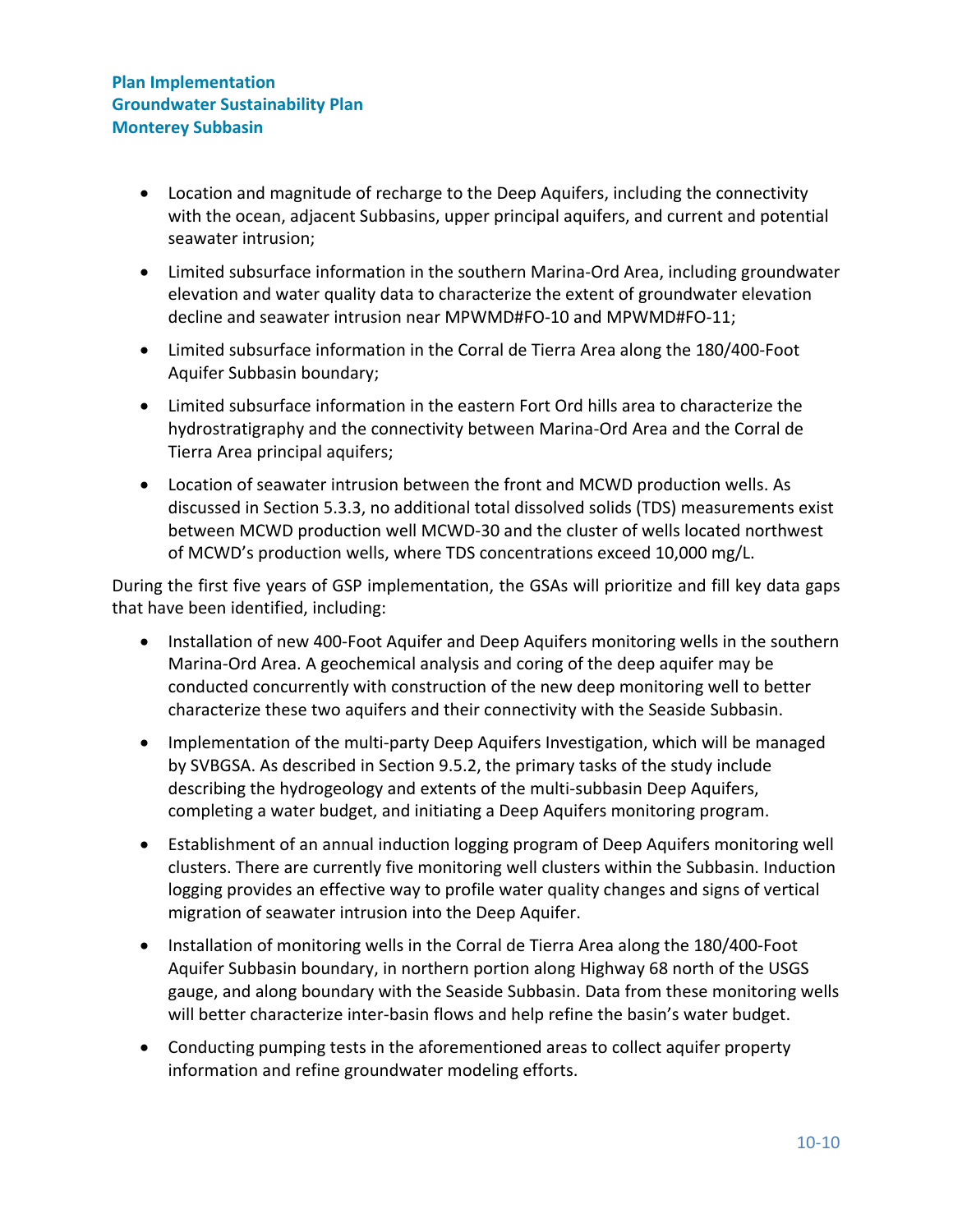- Collecting well registration and groundwater extraction information (as described in Sections 9.5.7 and 9.5.8) in the Corral de Tierra Area to refine groundwater modeling efforts and the water budget;
- Assisting DWR's airborne electromagnetic (AEM) study within the Salinas Valley and utilizing these results to refine the hydrogeological conceptual model in the eastern Fort Ord hills area.

## <span id="page-10-0"></span>**10.3 Intra- and Inter-basin Coordination**

Both intra- and inter-basin coordination will continue to be conducted between MCWD GSA and SVBGSA, which covers the Monterey Subbasin and the adjacent 180/400-Foot Aquifer Subbasin. In addition, the basin GSAs have and will continue to coordinate with other entities on water management efforts that involve the larger Salinas Valley Basin.

Intra- and inter-basin coordination efforts between MCWD and SVBGSA are anticipated to include continued technical committee meetings. It is anticipated that such meetings will be held approximately monthly to facilitate regional projects planning (Section 9.4) and implementation activities (Section 9.5), and will incorporate Implementation Agreement requirements as described in Section 10.1.

## <span id="page-10-1"></span>**10.4 Communications and Engagement**

The GSAs will routinely report information to the public about GSP implementation and progress towards sustainability and the need to use groundwater efficiently, as described in Chapter 2. The GSAs' websites will be maintained as a communication tool for posting data, reports, and meeting information. An interactive mapping function for viewing Salinas Valley Groundwater Basin-wide data that were used during GSP development is hosted on the SVBGSA website.

MCWD and SVBGSA's Stakeholder Communication and Engagement Plans (SCEPs) will continue to be refined, updated, and executed during GSP implementation. Anticipated stakeholder engagement activities include, but are not limited to:

- Public meetings including GSA Board meetings, Advisory Committee meetings, subbasin planning committee meetings, and stakeholder workshops;
- One-on-one stakeholder communications;
- Posting of relevant announcements and information on the respective websites (mcwd.org and svbgsa.org) and other direct mailings, as needed;
- Interested parties list maintenance; and
- Stakeholder Communication and Engagement Plan (SCEP) evaluation and updates.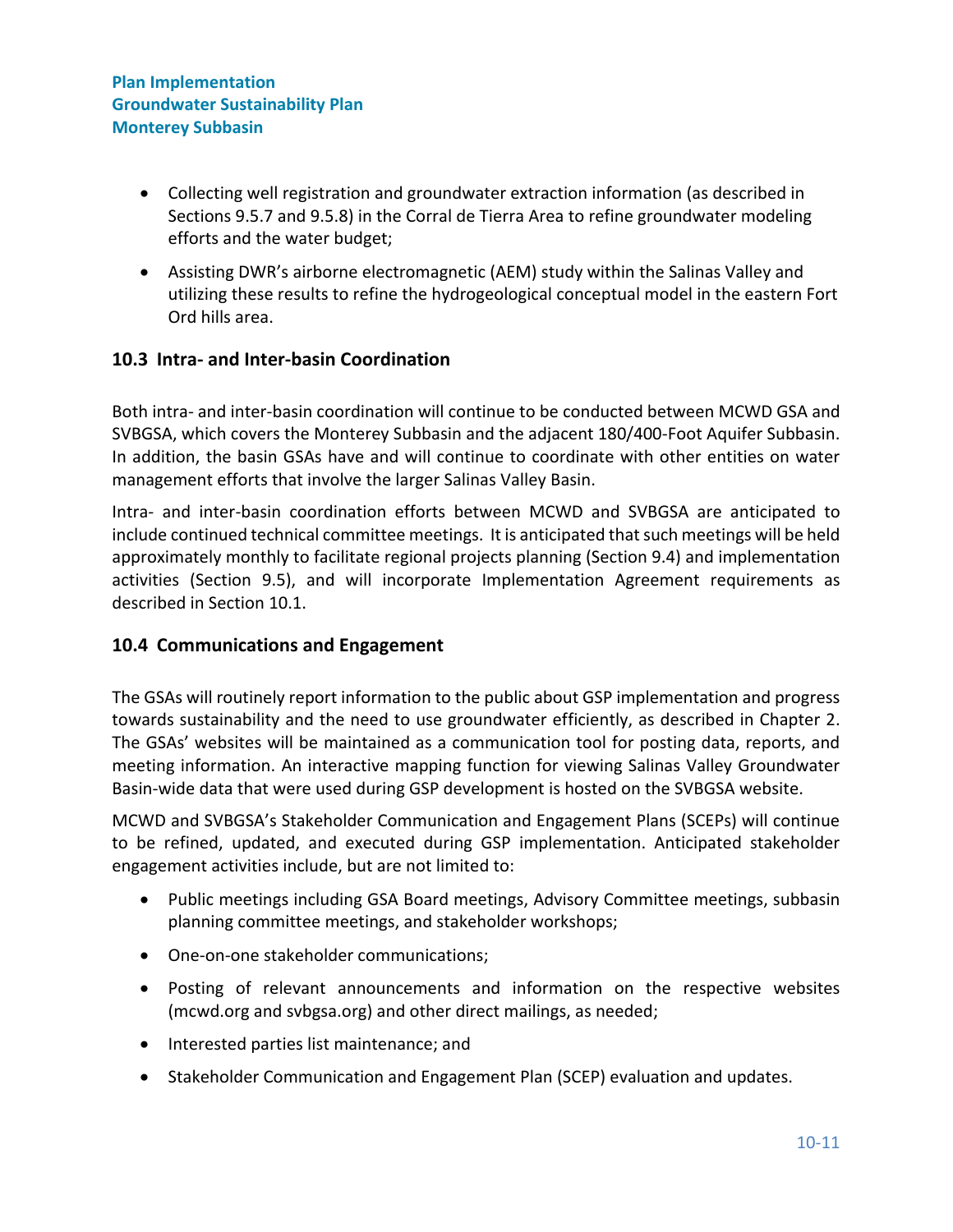The GSAs will continue to inform the public on GSP implementation progress and implementation of projects through the stakeholder engagement activities identified above. In addition, each project or management action may be subject to specific public noticing requirements as detailed in their respective project descriptions in Chapter 9. The Annual Reports to be prepared by April 1 each year will assess progress towards sustainability and will provide an important opportunity to reengage subbasin stakeholders in its review.

## <span id="page-11-0"></span>**10.5 Project and Management Action Implementation**

To prevent potential Undesirable Results, projects and management actions are planned as part of GSP implementation. As described in Chapter 9, a portfolio of projects and management actions has been developed with the goal of proactively addressing relevant Sustainability Indicators.

#### **Implementation Actions**

Several of the implementation actions described in Chapter 9 involve regional coordination that are current ongoing and will continue to be implemented post GSP adoption. These actions include supporting groundwater management in adjacent subbasins, as well as supporting the Deep Aquifer Investigation, the Seawater Intrusion Working Group, and the Deep Aquifer Well Moratorium.

A numerical modeling tool needs to be developed that can assess the impacts of proposed projects that address seawater intrusion over multiple subbasins. The SVBGSA will finish the development of a variable density flow model during the first year of GSP implementation that can be extended to cover multiple coastal subbasins of the Salinas Valley Basin. This modeling construction effort will build upon the existing Monterey Subbasin Groundwater Flow Model and be coordinated with the Salinas Valley Integrated Hydrologic Model (SVIHM) developed by the USGS.

Data collection and analysis are critical for the implementation of all GSPs. These actions, as highlighted in the sections above, are a top priority to be able to better understand the groundwater conditions and necessity of projects and management actions. Along with the expansion of monitoring networks, including updating and enhancing GEMS to improve the collection of extraction data, SVBGSA will consider registering wells to gain more information on active wells, especially de minimis users. In addition, it will begin standing up the Dry Well Notification System within the first 2 years of GSP implementation, which will assist well owners whose access is jeopardized through declining groundwater elevations. SVBGSA plans to undertake the development of these actions within the first 2 years after GSP submittal, and fully implement them through years 3 and 4 through actively reaching out to well owners, visiting and checking wells, and inputting data.

The Water Quality Partnership is also a critical implementation action to coordinate with other agencies that have responsibilities affecting domestic water quality and access. After undertaking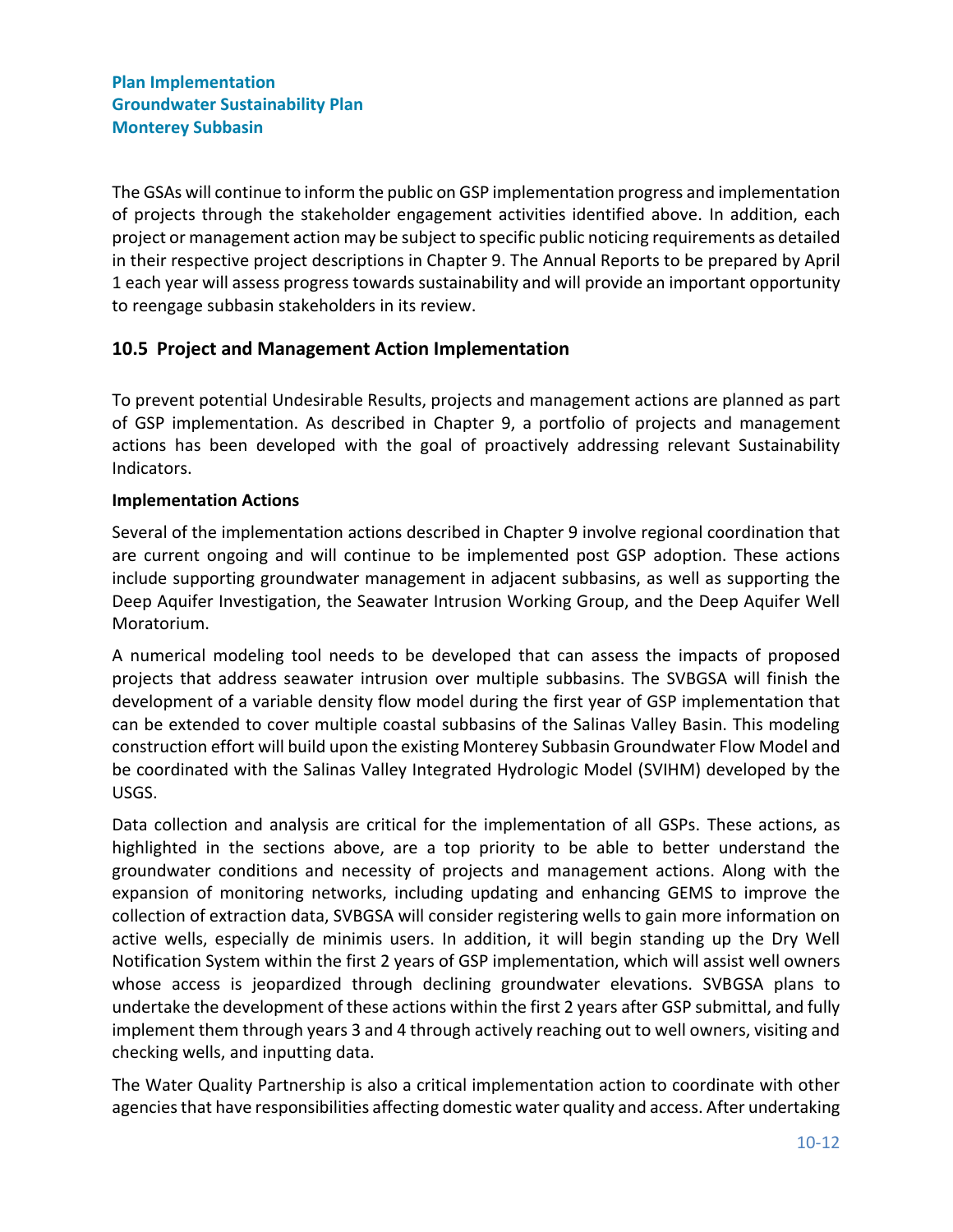preliminary planning work in the first 2 years after implementation, SVBGSA plans to establish the Partnership in years 3 and 4.

## **New Water Supply and Regional Municipal Supply Projects**

Chapter 9 describes projects that involve new water supplies for recharge (injection) or direct use in-lieu of groundwater extraction. These projects include:

- Two of the proposed regional projects, the Winter Release for Aquifer Storage and Recover (ASR) and Direct Use project and the Regional Municipal Supply project,
- One of the proposed projects in the Marina-Ord Area (Recycled Water Reuse), and
- All six proposed projects in the Corral de Tierra Area.

Chapter 9 outlines the estimated cost and benefit for each project; however, more detailed scoping and analysis needs to be undertaken.

During the first 2 years of GSP implementation, the GSAs will undertake further scoping and analysis of potential project benefits and feasibility. The GSAs will evaluate if water rights permits are needed and take that into consideration in project selection and planning. Multiple projects may be needed to mitigate overdraft. With stakeholder input, the GSAs will determine (a) which projects to move forward first, (b) which projects to implement if the first set of projects do not reach sustainability goals, and (c) which projects should not be prioritized for implementation. After initial project selection, more detailed analyses and potential discussions with landowners will need to occur to determine project specifics, such as locations of recharge and distribution systems. During years 3 and 4, GSAs will secure access agreements, undertake permitting and CEQA, and develop funding mechanisms for projects that are selected. The GSAs will continue an iterative, ongoing process to evaluate the effectiveness of projects post implementation, including assessment of groundwater conditions, and the need for additional projects.

#### **Other Marina-Ord Area Projects and Management Actions**

Two local on-going management actions within the Marina-Ord Area will continue to be implemented after GSP submittal. These management actions include MCWD Demand Management Measures and Stormwater Recharge Management.

The local project entitled: Drilling and Installation of Monitoring Wells is critical for filling data gaps and informing project selection and design in the southern Marina-Ord Area. MCWD GSA plans to initiate the project immediately after GSP submittal and anticipates the project will be completed within the first 2 years of GSP implementation.

## **Other Corral de Tierra Management Actions**

Demand management provides options if supply-side projects are not sufficient to reach sustainability. During GSP development, the SVBGSA Monterey Subbasin Planning Committee prioritized pumping allocations and control as the top project or management action within the Corral de Tierra Management Area. SVBGSA will begin establishment of pumping allocations and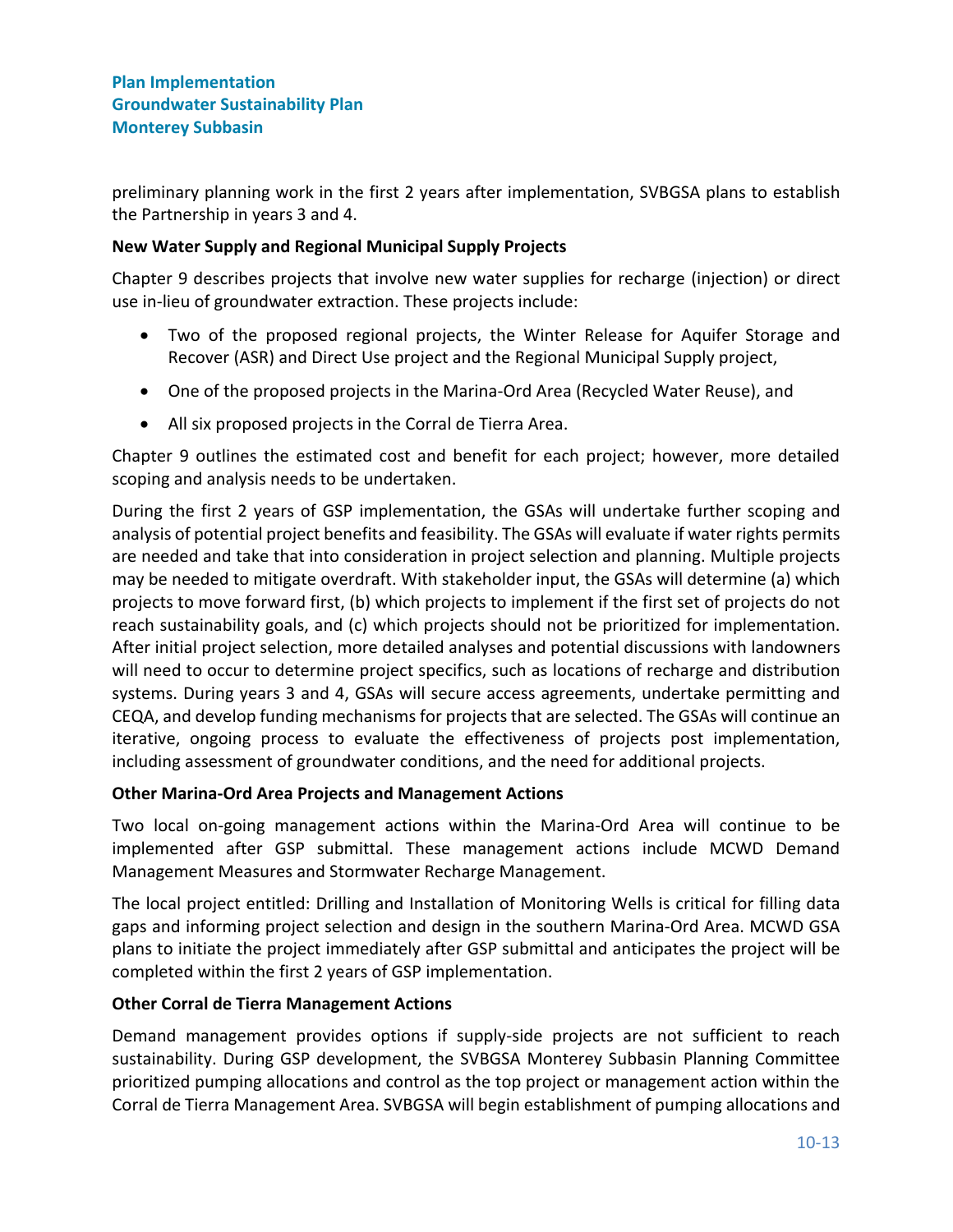controls immediately following GSP implementation. The establishment of pumping allocations will involve robust stakeholder input to ensure appropriate planning timelines and landowner engagement. At that time, stakeholders could also evaluate potential funding mechanisms or incentives that could be developed as part of a pumping allocations program.

The implementation of all projects and management actions will be a dynamic, adaptive process. Refinement of the projects and actions will occur simultaneously with adjustment of the funding mechanism that supports the projects and actions. A start-up budget that covers required actions such as data, monitoring, and reporting could also cover pre-financing stages of project selection and design. Projects and management actions will be approved by the respective Board of Directors and will be implemented in a coordinated manner across the entire Salinas Valley.

# <span id="page-13-0"></span>**10.6 Periodic Evaluations of GSP**

Per the GSP Regulations (23-CCR § 356.4), the Subbasin GSAs will conduct a periodic evaluation of its GSP, at least every five years, and will modify the GSP as necessary to ensure that the Sustainability Goal for the Subbasin is achieved. The GSP elements that will be covered in the periodic evaluation are described below.

The 5-year update will include updating the Monterey Subbasin Groundwater Flow Model (MBGWFM) with newly collected data. Section 6.7 discussed several limitations with the MBGWFM while recognizing that the model was developed using best available data at this time. As additional groundwater elevation, aquifer properties, and groundwater extraction data becomes available, the GSAs anticipate refining and recalibrating the MBGWFM as part of the 5 year update. Additionally, model scenarios will be updated to reflect both the additional data and refinements in project design or assumptions. It will also include a reevaluation of climate change to ensure assumptions in the GSP are still valid.

#### <span id="page-13-1"></span>**10.6.1 Sustainability Evaluation**

This section will evaluate the current groundwater conditions for each sustainability indicator, including progress toward achieving interim milestones and measurable objectives.

## <span id="page-13-2"></span>**10.6.2 Plan Implementation Progress**

This section will evaluate the current implementation status of projects and management actions, along with an updated implementation schedule and any new projects and management that are not included in this GSP.

## <span id="page-13-3"></span>**10.6.3 Reconsideration of GSP Elements**

Per 23-CCR § 356.4(c), elements of the GSP, including the basin setting, SMCs, and projects and management actions sections will be reviewed and revised if necessary.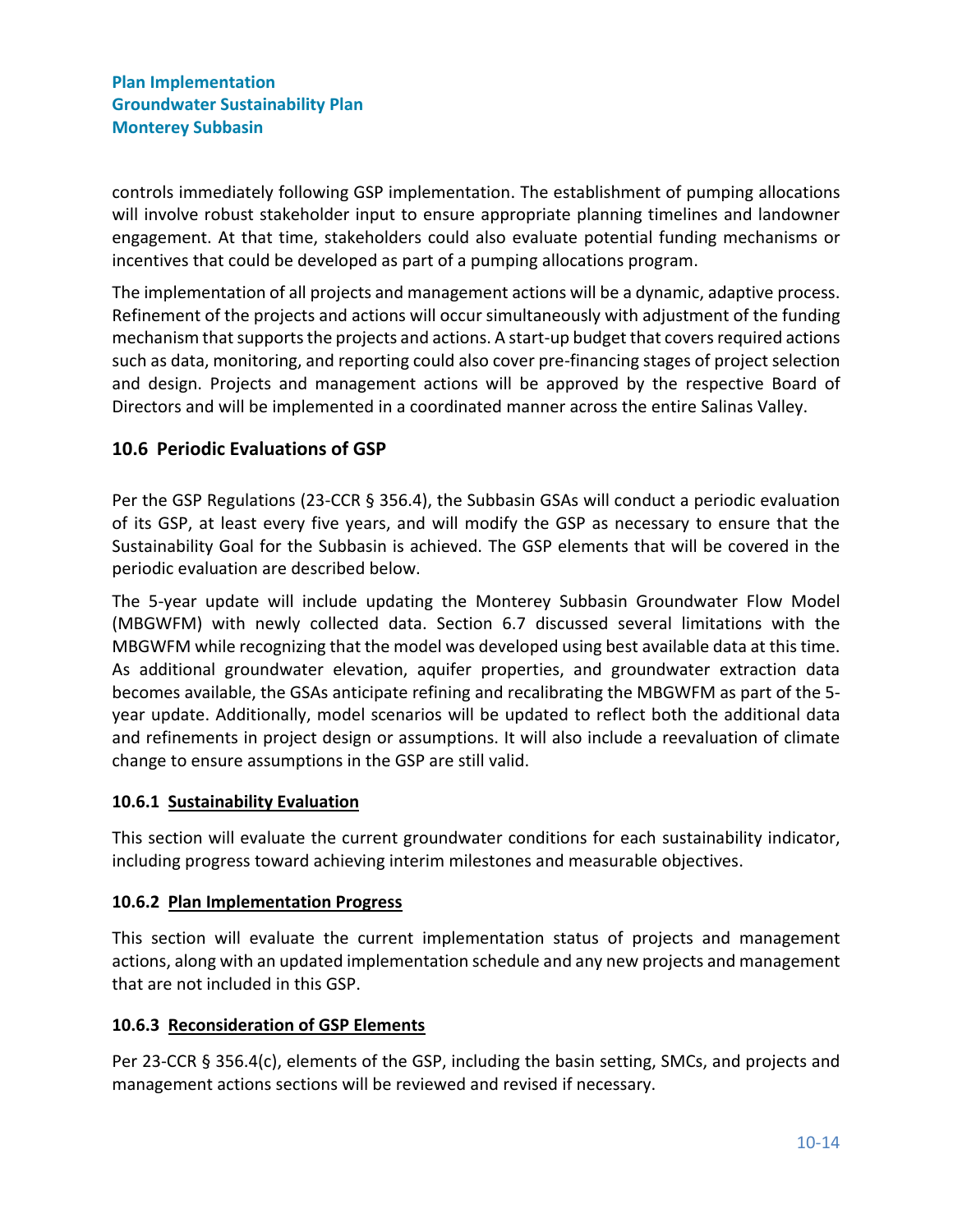#### <span id="page-14-0"></span>**10.6.4 Monitoring Network Description**

This section will provide a description of the SGMA monitoring network, including identification of data gaps, assessment of monitoring network function with an analysis of data collected to date, identification of actions that are necessary to improve the monitoring network, and development of plans or programs to fill data gaps.

#### <span id="page-14-1"></span>**10.6.5 New Information**

This section will provide a description of significant new information that has been made available since the adoption or amendment of the GSP, or the last five-year assessment, including data obtained to fill identified data gaps. As discussed above under *[Reconsideration of GSP](#page-13-3)  [Elements](#page-13-3)*, if evaluation of the Basin Setting or SMCs definitions warrant changes to any aspect of the GSP, this new information would also be included.

#### <span id="page-14-2"></span>**10.6.6 Regulations or Ordinances**

The Subbasin GSAs possesses the legal authority to implement regulations or ordinances related to the GSP. This section will provide a description of relevant actions taken by the GSAs, including a summary of related regulations or ordinances, as appropriate.

#### <span id="page-14-3"></span>**10.6.7 Legal or Enforcement Actions**

This section will summarize legal or enforcement actions taken by the GSA in relation to the GSP, along with how such actions support sustainability in the Basin.

#### <span id="page-14-4"></span>**10.6.8 Plan Amendments**

This section will provide a description of proposed or complete amendments to the GSP.

#### <span id="page-14-5"></span>**10.7 Plan Implementation Costs**

Per the GSP Regulations (23-CCR § 354.6(e) and 354.44(b)(8)), this section provides estimates of the costs to implement this GSP and potential sources of funding to meet those costs.

Cost herein are estimated and discussed for each GSA. A presumed contribution from each GSA is estimated for certain activities that will be carried out via collaboration, such as preparation of annual reports, DMS hosting and maintenance, and preparing the 5-year GSP update. These costs may shift during GSP implementation depending on how the GSAs decide to undertake each specific task.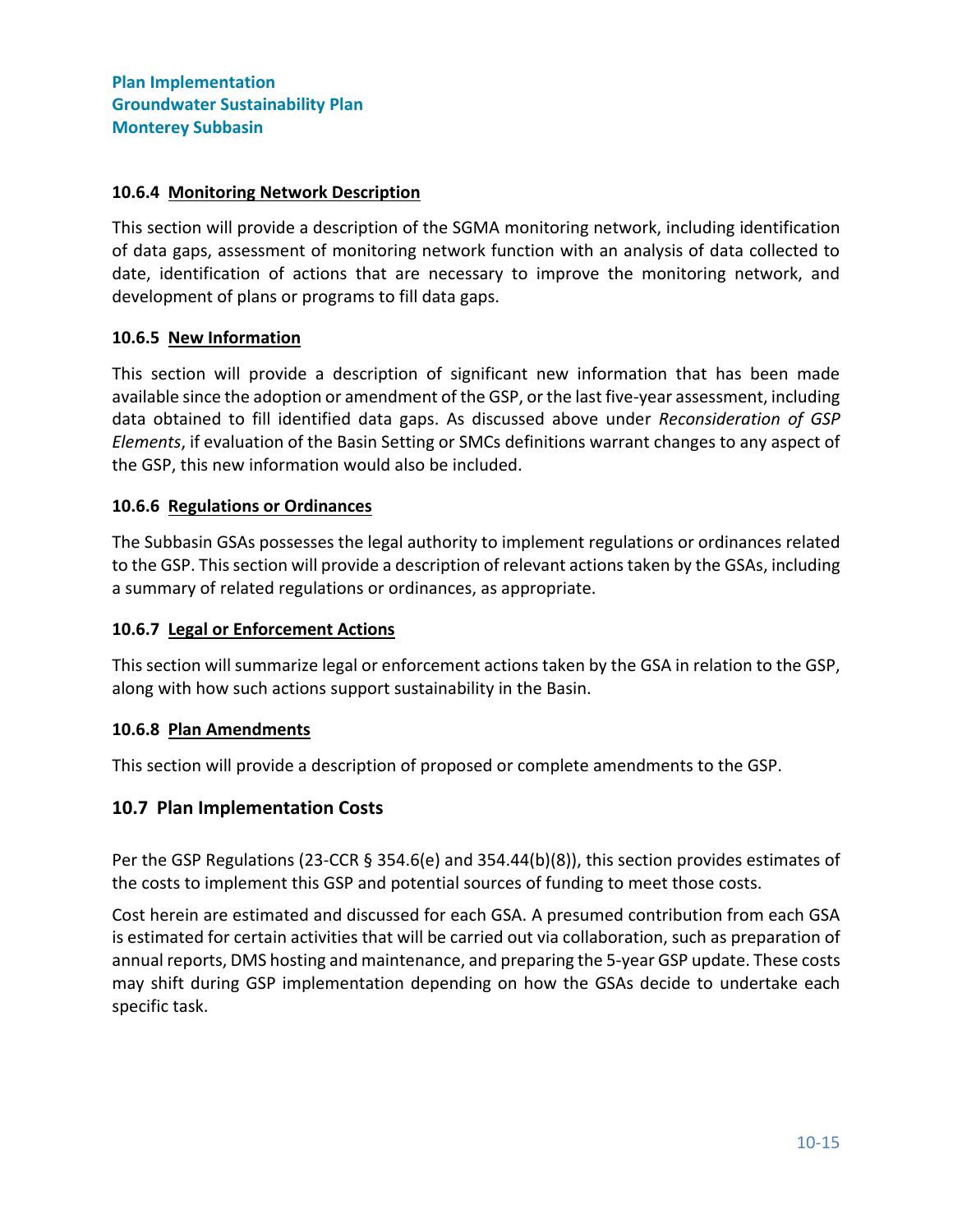#### <span id="page-15-0"></span>**10.7.1 MCWD GSA Start-up Budget and Funding to Meet Costs**

[Table 10-1](#page-16-0) summarizes the conceptual planning-level costs for the initial 5 years of GSP implementation (i.e. 2022-2027) by MCWD GSA within the Monterey Subbasin. These costs are developed for Subbasin specific activities, including

- Monitoring and data collection beyond tasks already undertaken by other agencies;
- Annual analysis and reporting of sustainability conditions;
- GSA staff overhead and legal support;
- Continued stakeholder outreach and coordination;
- Periodic evaluation and five-year update of the GSP, including updates to the MBGWFM;
- Improvements to the monitoring networks and hydrogeologic investigations to address data gaps;
- Refinement and implementation of projects and management actions, as well as implementation actions.

These planning level costs include implementation actions envisioned to occur within the first 5 years of GSP implementation. It does not include funding for development or implementation of projects and management actions; however, it does include some funding for refinement and selection of projects and management actions. When projects and management actions move forward with implementation, they will require additional funding for project feasibility and design studies, environmental permitting, and landowner outreach. These are initial estimates of costs and will likely change as more data become available.

As shown in [Table 10-1,](#page-16-0) direct costs for GSP implementation are estimated to be a total of \$3,745,000 over the next five years, including GSA staff time. The MCWD GSA will likely meet the estimated costs through a combination of contributions through rate payers and from grant funding, if available.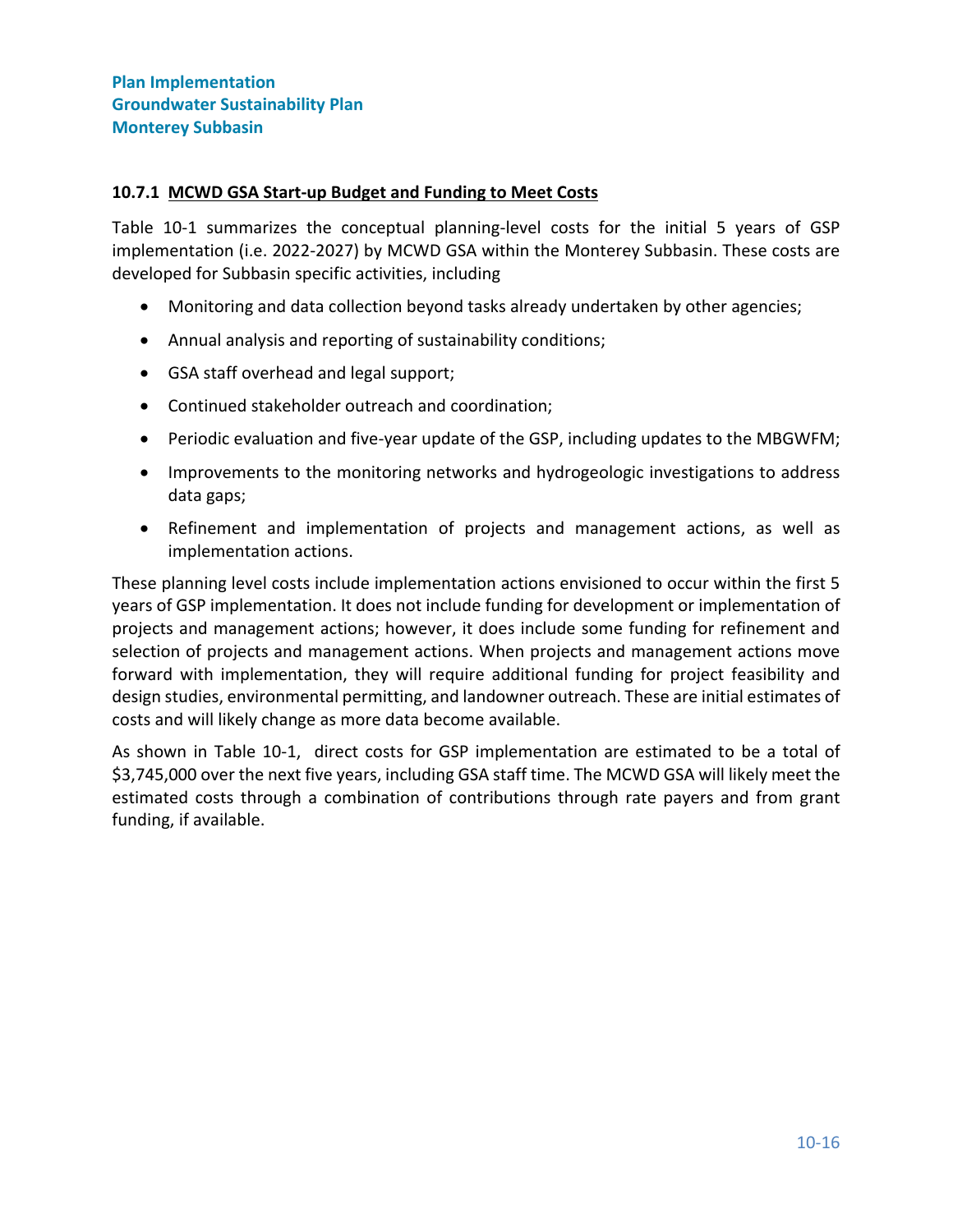<span id="page-16-0"></span>

| <b>Activity</b>                        | <b>MCWD</b><br><b>Estimated</b><br><b>Annual Cost</b> | <b>Total MCWD</b><br>Cost for 5 years<br>or Lump Sum | <b>Assumptions</b>                                                                                          |
|----------------------------------------|-------------------------------------------------------|------------------------------------------------------|-------------------------------------------------------------------------------------------------------------|
| <b>Annual Monitoring and Reporting</b> |                                                       | \$400,000                                            |                                                                                                             |
| Monitoring                             | \$25,000                                              | \$125,000                                            | Includes efforts supplemental to existing Fort Ord,<br>MCWRA, and Seaside monitoring programs               |
| Induction Logging                      | <b>TBD</b>                                            | <b>TBD</b>                                           | Anticipated to be conducted as part of the SVB-wide<br>Deep Aquifer Study and proposed Monitoring Program   |
| Voluntary monitoring of non-RMS wells  | \$5,000                                               | \$25,000                                             | Additional specific conductivity monitoring                                                                 |
| Reporting                              | \$50,000                                              | \$250,000                                            | Assumed contribution to subbasin cost shared between<br>GSAs                                                |
| <b>Data Management System</b>          |                                                       | \$35,000                                             |                                                                                                             |
| Establish a basin-wide DMS             |                                                       | \$10,000                                             | One-time cost to import existing RMS data into a basin-<br>wide DMS                                         |
| <b>DMS Hosting and Maintenance</b>     | \$2,000                                               | \$10,000                                             | Assumed contribution to subbasin cost shared between<br>GSAs; includes hosting fee and updating information |
| Upload Marina-Ord Area data to DMS     | \$3,000                                               | \$15,000                                             | Obtain data from local agencies, process, and upload                                                        |
| <b>Administration and Legal</b>        |                                                       | \$1,125,000                                          |                                                                                                             |
| Administration                         | \$200,000                                             | \$1,000,000                                          | $\overline{\phantom{a}}$                                                                                    |
| Legal                                  | \$25,000                                              | \$125,000                                            | $\overline{\phantom{a}}$                                                                                    |
| <b>Coordination and Outreach</b>       |                                                       | \$270,000                                            |                                                                                                             |
| Stakeholder engagement                 | \$30,000                                              | \$150,000                                            | Ad hoc meetings and workshops, website maintenance                                                          |
| Intra- and Inter-basin coordination    | \$24,000                                              | \$120,000                                            | Attending meetings, regular communication, etc.                                                             |

# **Table 10-1. MCWD GSA Monterey Subbasin Specific Estimated Planning-Level Costs for First 5 Years of Implementation**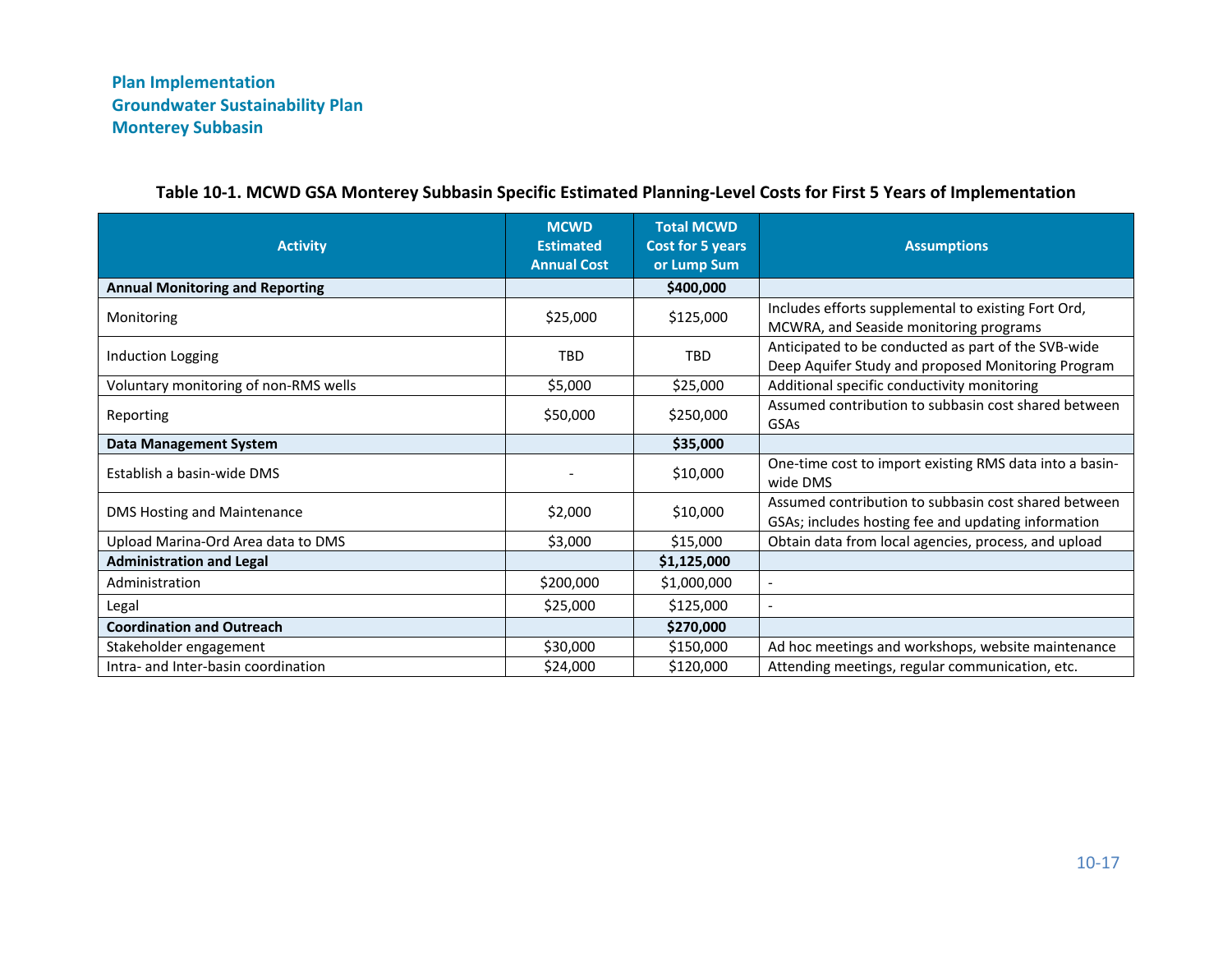| <b>Activity</b>                                                                                             | <b>MCWD</b><br><b>Estimated</b><br><b>Annual Cost</b> | <b>Total MCWD</b><br><b>Cost for 5 years</b><br>or Lump Sum | <b>Assumptions</b>                                                                                                 |
|-------------------------------------------------------------------------------------------------------------|-------------------------------------------------------|-------------------------------------------------------------|--------------------------------------------------------------------------------------------------------------------|
| Required Five-year Update Incl. Model Update                                                                |                                                       | \$500,000                                                   |                                                                                                                    |
| MBGWFM refinement and recalibration for the Marina-Ord<br>Area                                              |                                                       | \$150,000                                                   |                                                                                                                    |
| Gather and Input new data into model                                                                        |                                                       | \$30,000                                                    | $\overline{\phantom{a}}$                                                                                           |
| Reevaluate climate change                                                                                   |                                                       | \$10,000                                                    | $\overline{\phantom{a}}$                                                                                           |
| Update future scenarios                                                                                     |                                                       | \$60,000                                                    | $\overline{\phantom{a}}$                                                                                           |
| Stakeholder engagement                                                                                      | $\blacksquare$                                        | \$50,000                                                    | $\blacksquare$                                                                                                     |
| Coordination with SVBGSA                                                                                    |                                                       | \$50,000                                                    |                                                                                                                    |
| Analysis and report-writing                                                                                 |                                                       | \$150,000                                                   | Assumed contribution to subbasin cost shared between<br>GSAs                                                       |
| <b>Implementation Actions</b>                                                                               |                                                       | \$165,000                                                   |                                                                                                                    |
| Support adjacent subbasins                                                                                  | <b>TBD</b>                                            | <b>TBD</b>                                                  | Not estimated at this time                                                                                         |
| Deep Aquifer Study                                                                                          |                                                       | \$50,000                                                    | MCWD funding contributions                                                                                         |
| Support Deep Well Moratorium / 2022/23 Actions                                                              |                                                       | \$35,000                                                    |                                                                                                                    |
| Seawater Intrusion Working Group                                                                            |                                                       | \$80,000                                                    | MCWD cost for participating in the SWIG and SWIG TAC<br>for the first two years, level of effort beyond year 2 TBD |
| Future Modeling of Seawater Intrusion and Projects                                                          | <b>TRD</b>                                            | TBD                                                         | Not estimated at this time                                                                                         |
| <b>Improving Monitoring Networks (see Projects)</b>                                                         |                                                       |                                                             |                                                                                                                    |
| Refine and Implement Projects and Management Actions (1)                                                    |                                                       | \$1,250,000                                                 |                                                                                                                    |
| Coordinate Regional Projects (R1 and R2)                                                                    | $\overline{a}$                                        | \$100,000                                                   | $\overline{a}$                                                                                                     |
| Refine Recycled Water Reuse Project (M3)                                                                    |                                                       | \$150,000                                                   | Assumes completion of the Recycled Water Feasibility<br>Study                                                      |
| Install Monitoring Wells and Conduct Hydraulic and<br>Geochemical Testing for Recycled Water Injection (M4) |                                                       | \$1,000,000                                                 | $\overline{\phantom{a}}$                                                                                           |
| Total (2)                                                                                                   |                                                       | \$3,745,000                                                 |                                                                                                                    |
| <b>Notes:</b>                                                                                               |                                                       |                                                             |                                                                                                                    |

(1) This is initial funding for these activities but are not likely to fully cover these activities for all potential projects and management actions.

(2) Costs estimated herein do include MCWD GSA staff time.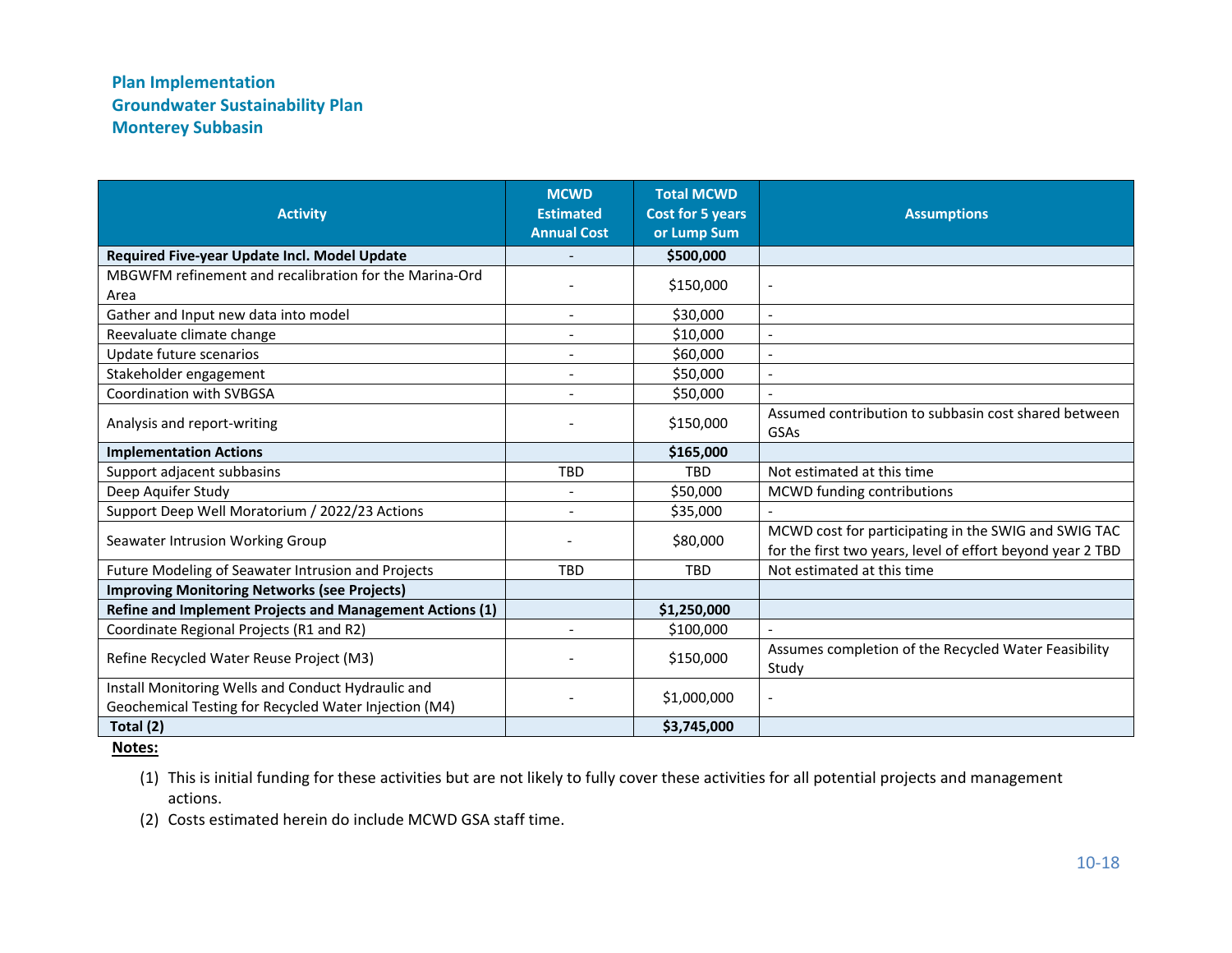## <span id="page-18-0"></span>**10.7.2 SVBGSA Start-up Budget and Funding to Meet Costs**

#### *10.7.2.1 SVBGSA Operational Fee*

SVBGSA established a Valley-wide Operational Fee to fund the typical annual operational costs of its regulatory program authorized by SGMA, including regulatory activities of management groundwater to sustainability (such as GSP development), day-to-day administrative operations costs, and prudent reserves. The Operational Fee funds GSA operational costs, and therefore covers any tasks undertaken by staff, such as planning, technical review, partnership development, communication, stakeholder engagement, and support for the selection, development and implementation of projects and management actions. The fee is a regulatory fee with the purpose of ensuring that ground water use is managed sustainably so that adequate supplies remain for all users. The Operational Fee is also used as local cost share for grants.

The Operational Fee is based on the 2018 Regulatory Fee Study (Hansford Economic Consulting, 2019) commissioned by SVBGSA. The SVBGSA has the authority to charge fees, as set forth in the California Water Code § 10730, 10730.1, and 10730.2. The Operational Fee is a regulatory fee authorized under California Water Code § 10730 and is exempt from voter approval, as it is not a tax pursuant to California Constitution Article XIIIC (Proposition 26, Section 1(e)(3)). As the fee must be proportional and related to the benefits of the program, this study analyzed options and proposed a regulatory fee structure whereby agricultural beneficiaries are responsible for 90% of the cost and all other beneficiaries are responsible for 10% of the cost. The SVBGSA Board of Directors approved this fee in March 2019.

The Monterey Subbasin urban and agricultural groundwater users within the Corral de Tierra Management Area are charged the Operational Fee by domestic connection or irrigated acreage by land use code. The Operational Fee funds Valley-wide activities, including initial GSP development; however, additional funding is needed for meeting future requirements, GSP implementation, and projects and management actions.

## *10.7.2.2 SVBGSA Start-up Budget*

[Table 10-2](#page-20-0) summarizes the conceptual planning-level costs for the initial 5 years of SVBGSA's GSP implementation for the Monterey Subbasin. This table does not include SVBGSA's Valley-wide costs for routine administrative operations and other Valley-wide costs funded through the SVBGSA operational fee outlined in 10.5.1. The Subbasin specific costs, shown on Table 10 1, include data collection and analysis focusing on the Corral de Tierra Area beyond tasks already undertaken by other agencies. These tasks could be undertaken by staff, consultants, or partner agencies. The costs comprise of annual analysis and reporting of sustainability conditions; improvements to the monitoring networks, including installation of three new monitor wells; and supplemental hydrogeologic investigations to address data gaps.

The start-up budget includes implementation actions envisioned to occur within the first 5 years of GSP implementation. It does not include funding for development or implementation of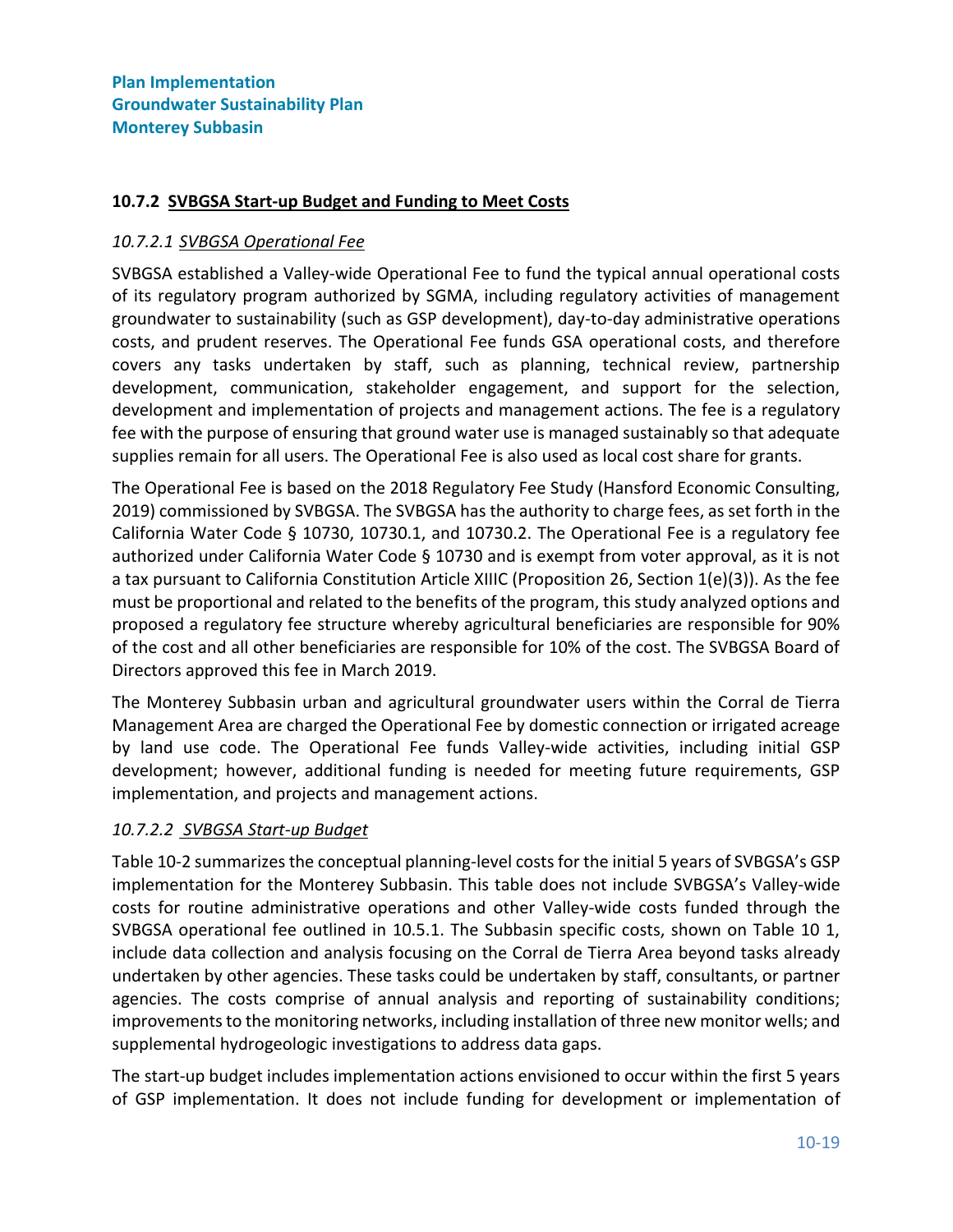projects, management actions, and implementation actions; however, does include some funding for refinement, selection, and preliminary scoping of projects and management actions. Costs included will include listed activities, but are not anticipated to cover all feasibility studies, project design, and permitting associated will all potential projects and management actions. When projects, management actions, and implementation actions move forward with implementation, they will require additional funding for project feasibility and design studies, environmental permitting, and landowner outreach. These are initial estimates of costs and will likely change as more data become available.

These costs are independent of fees currently collected by MCWRA; no fees will be collected by SVBGSA that duplicate fees already being collected by MCWRA.

For components of this GSP being developed in coordination with other GSPs in the Salinas Valley, SVBGSA's establishment costs are split between subbasins, and initial implementation costs are estimated based on the direct costs to the Monterey Subbasin. These are initial estimates; however, the final cost and division between subbasins will be reviewed and revised as necessary prior to implementation and per approval of the SVBGSA Board.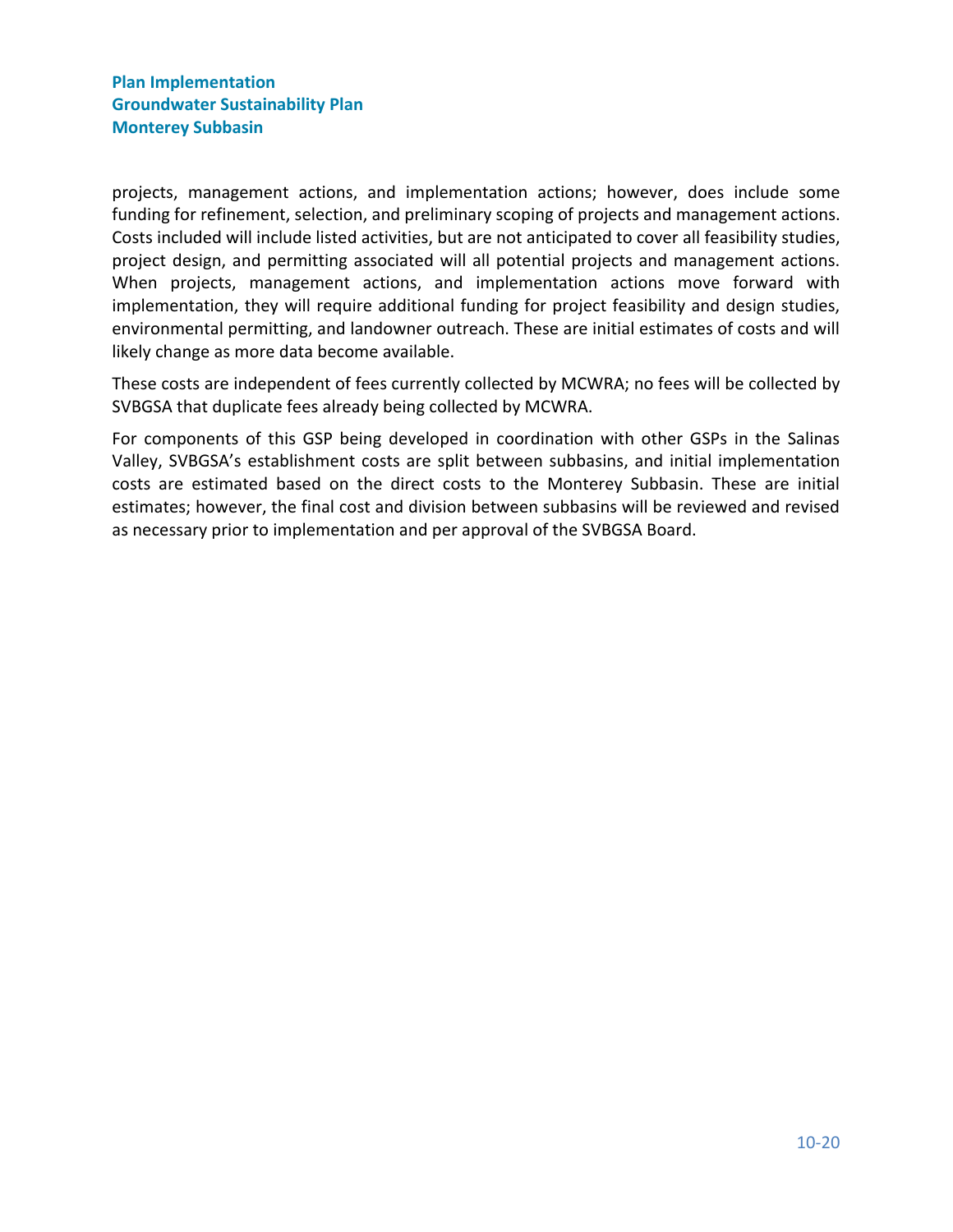<span id="page-20-0"></span>

| <b>Activity</b>                                            | <b>SVBGSA</b><br><b>Estimated</b><br><b>Annual</b><br>Cost | <b>SVBGSA</b><br><b>Total Cost for</b><br>5 years or<br><b>Lump Sum</b> | <b>Assumptions</b>                                                                                          |
|------------------------------------------------------------|------------------------------------------------------------|-------------------------------------------------------------------------|-------------------------------------------------------------------------------------------------------------|
| Data Collection, Monitoring, and Reporting                 |                                                            | \$160,000                                                               |                                                                                                             |
| Annual Monitoring and Reporting                            | \$30,000                                                   | \$150,000                                                               | $\overline{\phantom{a}}$                                                                                    |
| Updating the Data Management System                        | \$2,000                                                    | \$10,000                                                                | Assumed contribution to subbasin cost shared between<br>GSAs; includes hosting fee and updating information |
| <b>Improving Monitoring Networks</b>                       |                                                            | \$352,000                                                               |                                                                                                             |
| Install up to 4 wells for groundwater elevation monitoring |                                                            | \$225,000                                                               | Assume average depth 600' @ $$125/ft = $75,000 \times 3$ wells<br>total = $$225,000$                        |
| Development of GEMS expansion ordinance                    |                                                            | \$7,000                                                                 | SVBGSA-wide cost split equally between subbasins;<br>includes hosting fee and updating information          |
| Implementation of GEMS expansion                           |                                                            | \$100,000                                                               | Estimate for implementation in the Corral de Tierra                                                         |
| Install up to 1 shallow wells for monitoring ISW           |                                                            | \$15,000                                                                | $\blacksquare$                                                                                              |
| Add Seaside wells to monitoring GWL network                | $\blacksquare$                                             | \$5,000                                                                 | $\mathbf{r}$                                                                                                |
| Addressing Identified Data Gaps in the HCM                 |                                                            | \$16,000                                                                |                                                                                                             |
| Aquifer properties assessment                              | $\overline{a}$                                             | \$16,000                                                                | For three aquifer properties tests                                                                          |
| <b>Coordination and Outreach</b>                           |                                                            | \$130,000                                                               |                                                                                                             |
| <b>Coordination with MCWRA</b>                             |                                                            | \$10,000                                                                | Setting up a shared system; MCWRA time                                                                      |
| Inter- and Intra-subbasin Coordination                     | \$24,000                                                   | \$120,000                                                               | $\sim$                                                                                                      |
| <b>Required Five-year Update</b>                           |                                                            | \$250,000                                                               |                                                                                                             |
| Coordination on model updates                              | $\overline{a}$                                             | \$25,000                                                                | $\overline{\phantom{a}}$                                                                                    |
| Coordination with MCWD                                     |                                                            | \$50,000                                                                |                                                                                                             |
| Stakeholder engagement                                     |                                                            | \$50,000                                                                |                                                                                                             |
| Analysis and report-writing                                |                                                            | \$125,000                                                               | Assumed contribution to subbasin cost shared between<br>GSAs                                                |

## **Table 10-2. SVBGSA Monterey Subbasin Specific Estimated Planning-Level Costs for First 5 Years of Implementation**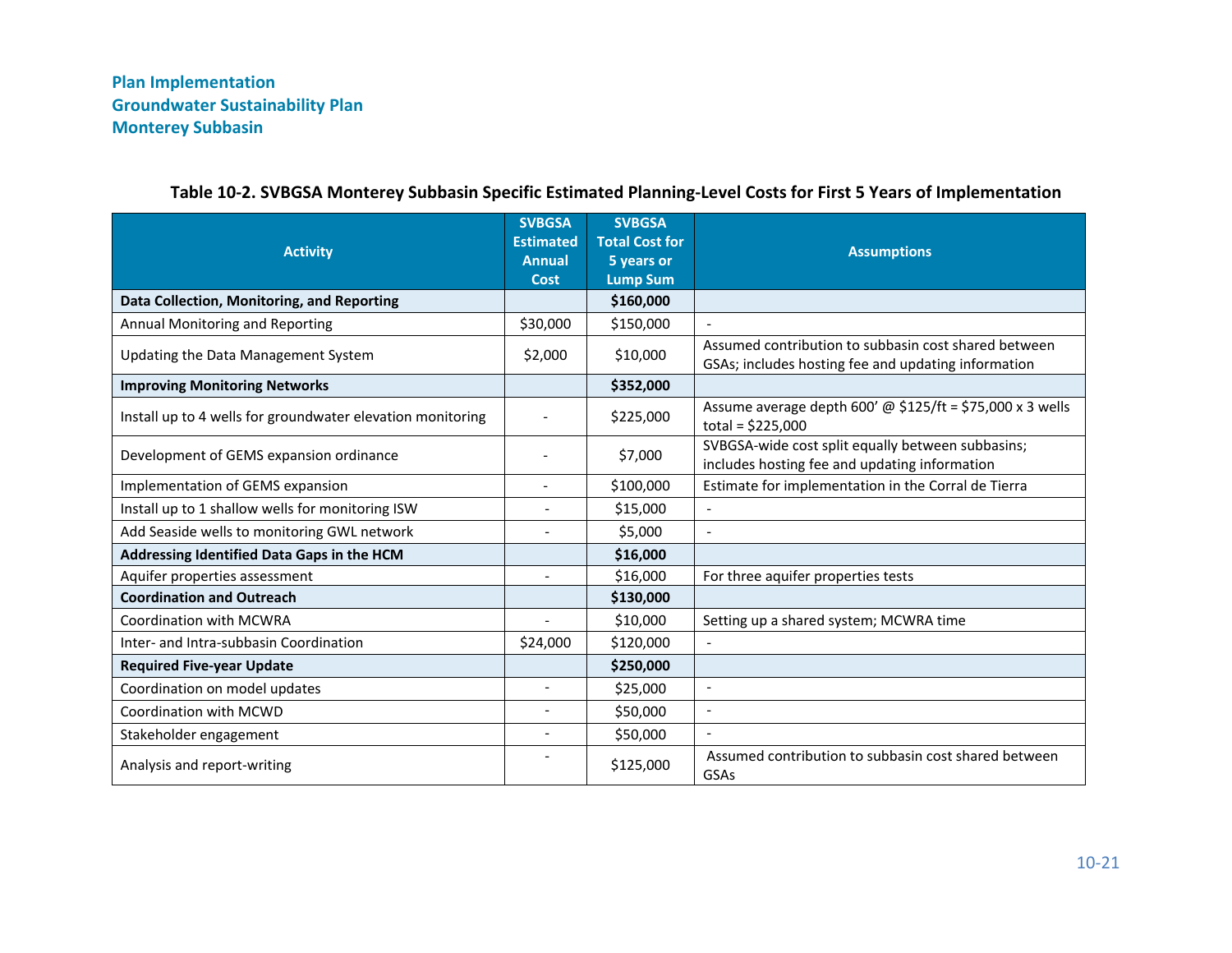| <b>Activity</b>                                                                         | <b>SVBGSA</b><br><b>Estimated</b><br><b>Annual</b><br><b>Cost</b> | <b>SVBGSA</b><br><b>Total Cost for</b><br>5 years or<br><b>Lump Sum</b> | <b>Assumptions</b>                                                                     |
|-----------------------------------------------------------------------------------------|-------------------------------------------------------------------|-------------------------------------------------------------------------|----------------------------------------------------------------------------------------|
| Refine and Scope Projects, Management Actions, and<br><b>Implementation Actions (1)</b> |                                                                   | \$500,000                                                               | Depends on projects and management actions pursued;<br>Could be grant or project match |
| Engineering feasibility studies and project design                                      |                                                                   | $\overline{\phantom{0}}$                                                |                                                                                        |
| Permitting and environmental review                                                     |                                                                   | $\overline{\phantom{a}}$                                                |                                                                                        |
| Cost-benefit analyses                                                                   |                                                                   | $\overline{\phantom{0}}$                                                |                                                                                        |
| Total (2)                                                                               |                                                                   | \$1,398,000                                                             |                                                                                        |

#### **Notes:**

- (1) This is initial funding for these activities but are not likely to fully cover these activities for all potential projects and management actions.
- (2) Costs estimated herein do **not** include SVBGSA and member agency staff time.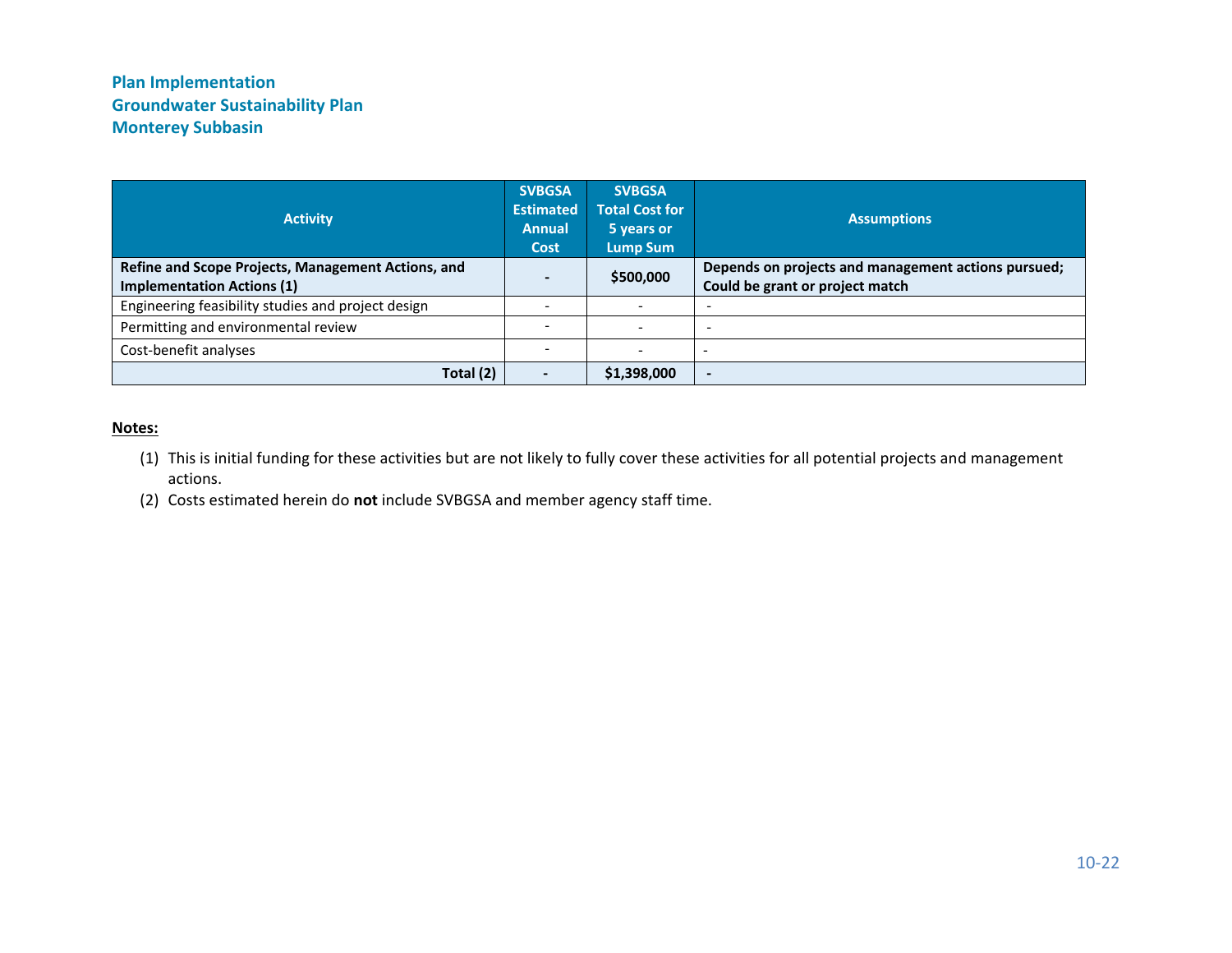#### <span id="page-22-0"></span>**10.7.3 Funding for Projects and Management Actions**

The start-up budget does not include funding for specific projects and management actions. Projects and management actions implemented by other agencies and organizations that contribute to groundwater sustainability will follow the funding strategies developed by those respective agencies and organizations. For projects funded by the Subbasin GSAs or funding the GSAs raise to contribute to the implementation of projects, the GSAs will evaluate the most appropriate funding mechanisms and engage stakeholders and the respective Board of Directors in this analysis. These include:

**Grant funding** – The GSAs will pursue grants to the extent possible to fund projects and management actions.

**Contributions from local jurisdictions, partner agencies, organizations, and companies –** Where appropriate, the GSAs will work with partners to solicit contributions to jointly implement a project or management action.

**Benefit assessment (218 vote)** – For projects with considerable capital cost or that benefit multiple subbasins, the GSAs will consider holding a 218 vote to levy an assessment based upon the special benefits conferred from a specific project. Before doing so, the GSAs will undertake an analysis to identify the special benefit of the conferred project, the cost of the benefit, the zone of benefit, and method of calculating the assessments to be levied. This requires a public hearing and is subject to a majority protest.

**Fee –** Fees may be collected for a variety of purposes, such as funding a regulatory program or providing a product or service. Fees are not subject to a vote or protest proceeding, but they cannot exceed the cost of running the program or providing the product or service. Some regulatory programs need to be implemented via ordinance.

**Fines and Penalties –** With the establishment of an ordinance, the GSAs have the authority to impose fines and penalties, such as may be associated with a regulatory program. Imposition of a fine or penalty must provide due process, usually a hearing after notice/citation and before assessment of the fine or penalty, and funds must be put back into the program.

**Special tax –** The GSAs has the authority to levy a special tax for a specific purpose, such as a parcel tax or some sales tax components. This requires a two-thirds vote of the electorate.

The GSAs acknowledges that the costs associated with projects and management actions will need to be funded through mechanisms such as these. It will work with funding agencies and local partners to do so.

## <span id="page-22-1"></span>**10.8 Plan Implementation Schedule**

Implementing the Monterey Subbasin GSP will be coordinated with the implementation of the five other GSPs in the Salinas Valley. The implementation schedule reflects the significant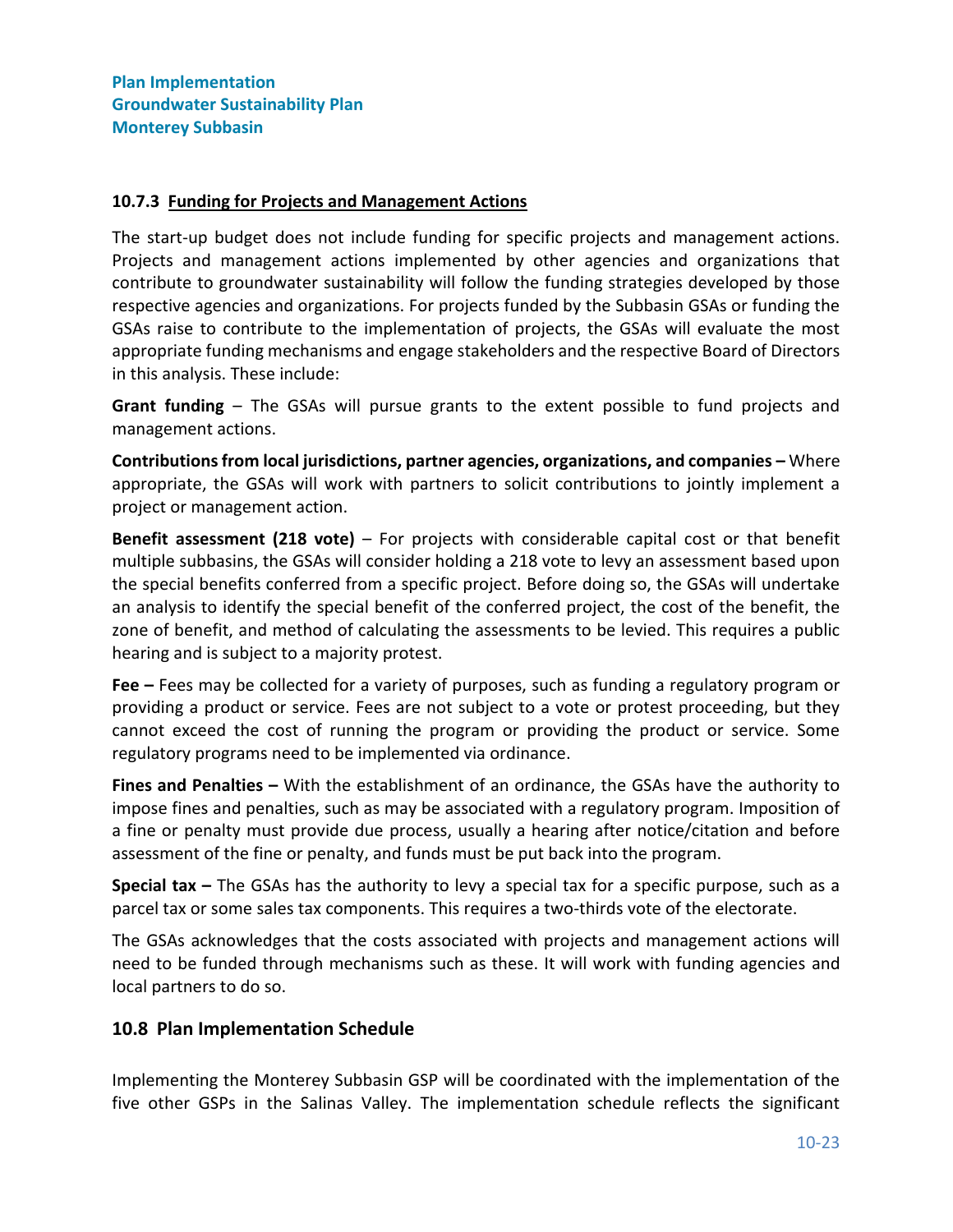integration and coordination needed to implement all Salinas Valley Basin GSPs in a unified manner.

In the Marina-Ord Area, the implementation schedule reflects evaluating and prioritizing projects and management actions during the first 2 to 3 years. In the Corral de Tierra Area, the initial focus of project and management action efforts will be to begin development of pumping allocations and controls immediately, and to evaluate and prioritize supply-side projects.

A general schedule showing the major tasks and estimated timeline during the first 5 years of GSP implementation is provided on [Figure 10-1.](#page-24-0)